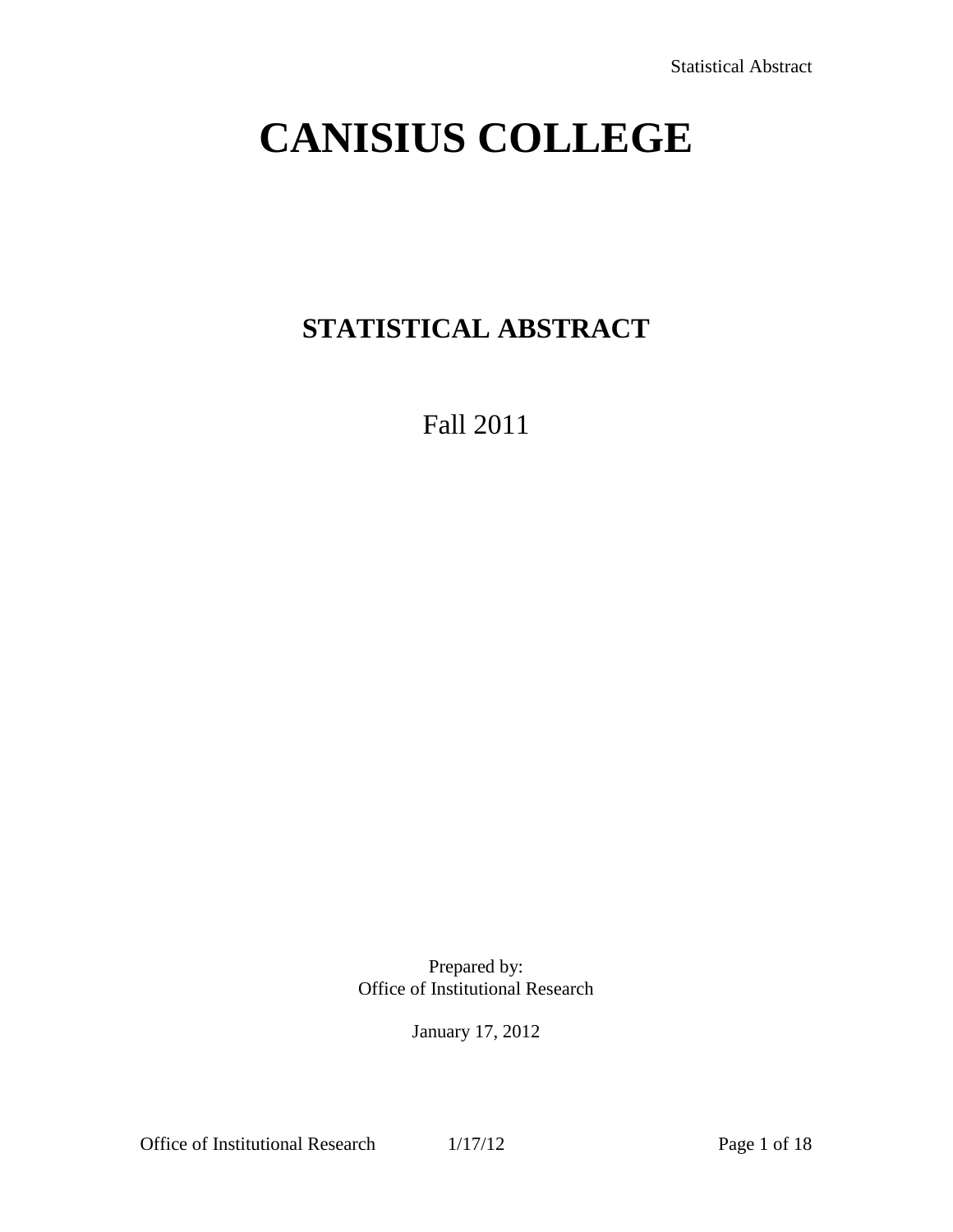|                                       | Undergrad. | <b>Graduate</b> | <b>Total</b> |
|---------------------------------------|------------|-----------------|--------------|
| Enrollment, Fall 2011                 | 3,381      | 1,767           | 5,148        |
| Enrollment, Fall 2010                 | 3,369      | 1,742           | 5,111        |
| Percent Change in Enrollment          | 0.4%       | 1.4%            | 0.7%         |
|                                       |            |                 |              |
| Number Full-time                      | 3,028      | 860             | 3,888        |
| Number Part-time                      | 353        | 907             | 1,260        |
|                                       |            |                 |              |
| Percent Full-time                     | 89.6%      | 48.7%           | 75.5%        |
| Percent Part-time                     | 10.4%      | 51.3%           | 24.5%        |
|                                       |            |                 |              |
| Credit Hours Attempt. Fall 2011       | 48,181     | 13,878          | 62,059       |
| Credit Hours Attempt. Fall 2010       | 47,492     | 14,330          | 61,822       |
| Percent Change in CH Attempted        | 1.5%       | $-3.2%$         | 0.4%         |
|                                       |            |                 |              |
| FTE, Fall $20\overline{11}$           | 3,144      | 1,363           | 4,507        |
| FTE, Fall 2010                        | 3,123      | 1,369           | 4,492        |
| Percent Change in FTE                 | 0.7%       | $-0.4%$         | 0.3%         |
|                                       |            |                 |              |
| <b>Enrollment by College</b>          |            |                 |              |
| College of Arts and Sciences          | 1,745      | 81              | 1,826        |
| School of Education & Human Serv.     | 548        | 1,321           | 1,869        |
| Wehle School of Business              | 802        | 342             | 1,144        |
| <b>Office of Professional Studies</b> | 5          | 23              | 28           |
| No College Designated                 | 281        | $\theta$        | 281          |
|                                       | 3,381      | 1,767           | 5,148        |
| <b>Enrollment by Gender</b>           |            |                 |              |
| <b>Percent Male</b>                   | 50.8%      | 41.1%           | 47.5%        |
| <b>Percent Female</b>                 | 49.2%      | 58.9%           | 52.5%        |
|                                       |            |                 |              |
| <b>Average Age</b>                    | 20.3       | 28.7            | 23.2         |
|                                       |            |                 |              |
| On-campus Resident                    | 1,464      | 65              | 1,529        |
| <b>Percent Resident</b>               | 43.3%      | 3.7%            | 29.7%        |

## **Canisius College at a Glance**

| <b>Enrollment by Ethnicity</b>       | <b>Number</b>    | Percentage |
|--------------------------------------|------------------|------------|
| American Indian/Alaska Native        | 20               | 0.4%       |
| Asian                                | $\overline{78}$  | 1.5%       |
| <b>Black/African American</b>        | 268              | 5.2%       |
| Hispanic                             | 81               | 1.6%       |
| Non-resident Alien                   | 308              | 6.0%       |
| Two or more races                    | 57               | 1.1%       |
| Unknown                              | 540              | 10.5%      |
| White                                | 3,796            | 73.7%      |
|                                      |                  |            |
| <b>Enroll. by Entering CH Earned</b> |                  |            |
| 0 to 29                              | 1,258            | 24.4%      |
| 30 to 59                             | 673              | 13.1%      |
| 60 to 89                             | 712              | 13.8%      |
| 90 plus                              | 738              | 14.3%      |
| Graduate                             | 1,767            | 34.3%      |
|                                      |                  |            |
| <b>Enrollment by Student Type</b>    |                  |            |
| Undergrad, Continuing/Re-admit       | 2,104            | 40.9%      |
| Undergrad, New First Time            | 814              | 15.8%      |
| Undergrad, Transfer                  | 162              | 3.1%       |
| <b>Undergrad</b> , Transient         | 48               | 0.9%       |
| Undergrad, Cross Registered          | 61               | 1.2%       |
| <b>Undergrad, HS Students</b>        | $\overline{172}$ | 3.3%       |
| Undergrad, Visiting                  | 20               | 0.4%       |
| Graduate, Continuing/Other           | 1,214            | 23.6%      |
| Graduate, New First Time             | $\overline{553}$ | 10.7%      |
|                                      |                  |            |
| <b>Enrollment by Residency</b>       |                  |            |
| Canadian                             | 196              | 3.8%       |
| International                        | 124              | 2.4%       |
| New York Resident                    | 4,387            | 85.2%      |
| Out-of-state Resident                | 407              | 7.9%       |
| Unknown                              | $\overline{34}$  | 0.7%       |

Office of Institutional Research 1/17/12 Page 2 of 18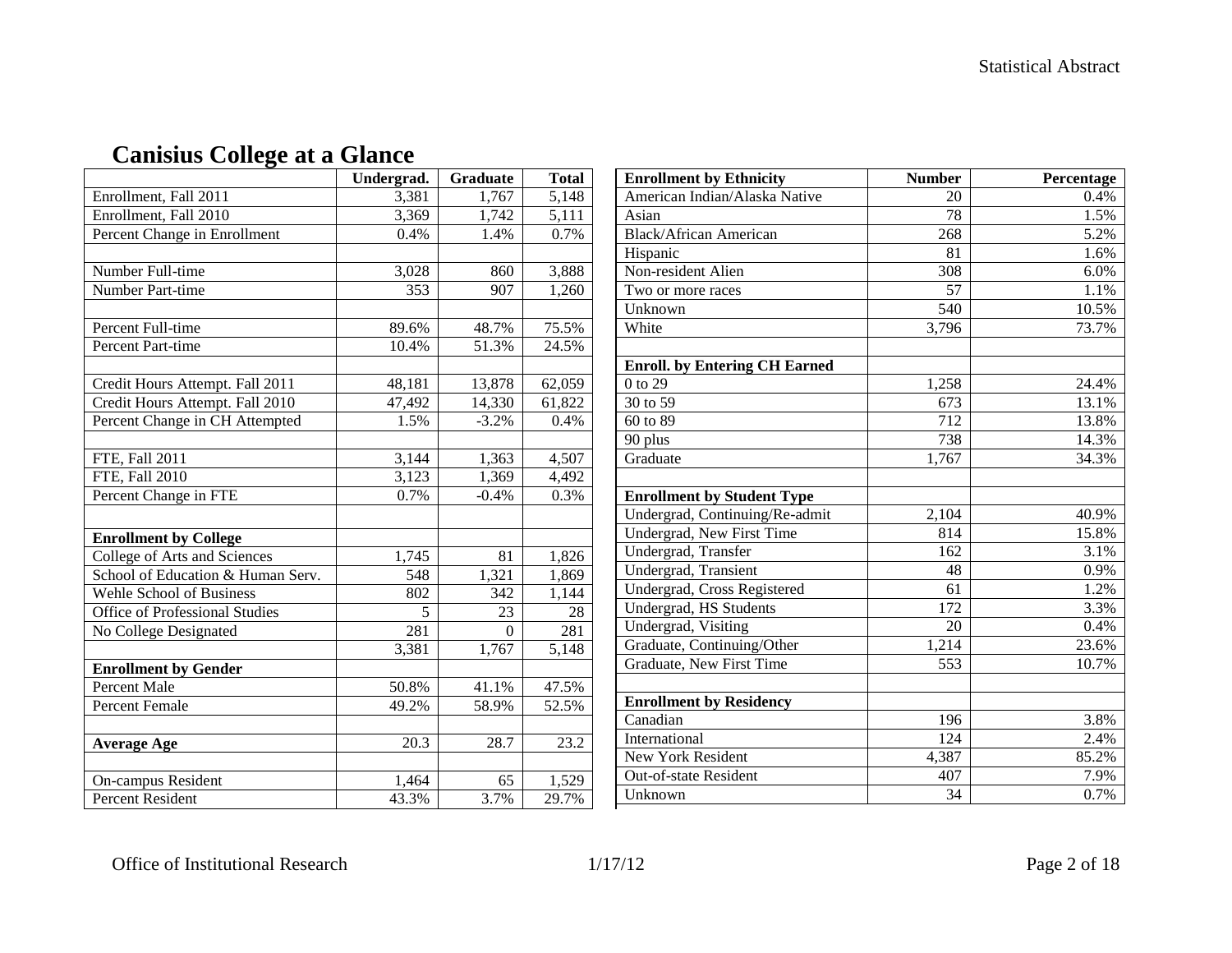#### **TOTAL HEADCOUNT ENROLLMENT**

|              | Fall<br>2007 | Fall<br>2008 | Fall<br>2009 | Fall<br>2010 | Fall<br>2011 | 5 Year<br># change | 5 Year<br>% change |
|--------------|--------------|--------------|--------------|--------------|--------------|--------------------|--------------------|
| <b>TOTAL</b> | 4984         | 4916         | 4774         | 5111         | 5148         | 164                | 3.3%               |
| # change     |              | -68          | $-142$       | 337          | 37           |                    |                    |
| % change     |              | $-1.4%$      | $-2.9\%$     | 7.1%         | $0.7\%$      |                    |                    |

## **Total Headcount Enrollment**

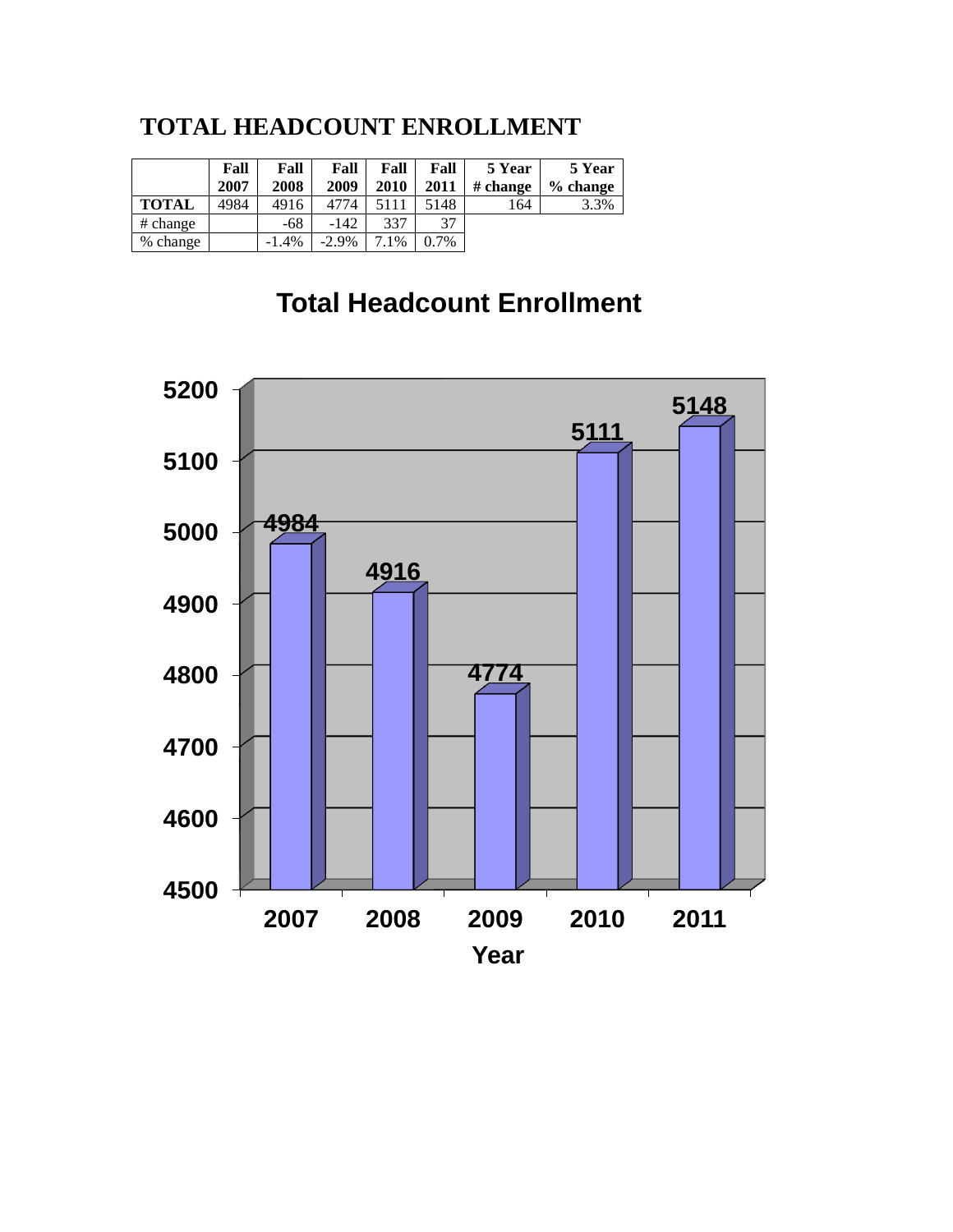|              | Fall<br>2007 | Fall<br>2008 | Fall<br>2009 | Fall<br>2010 | Fall<br>2011 | 5 Year<br># change | 5 Year<br>$%$ change |
|--------------|--------------|--------------|--------------|--------------|--------------|--------------------|----------------------|
| <b>TOTAL</b> | 3490         | 3346         | 3196         | 3369         | 3381         | $-109$             | $-3.1\%$             |
| # change     |              | -144         | $-150$       | 173          | 1 າ          |                    |                      |
| % change     |              | $-4.1\%$     | $-4.5%$      | 5.4%         | 0.4%         |                    |                      |

## UNDERGRADUATE HEADCOUNT ENROLLMENT

## **Undergraduate Headcount Enrollment**

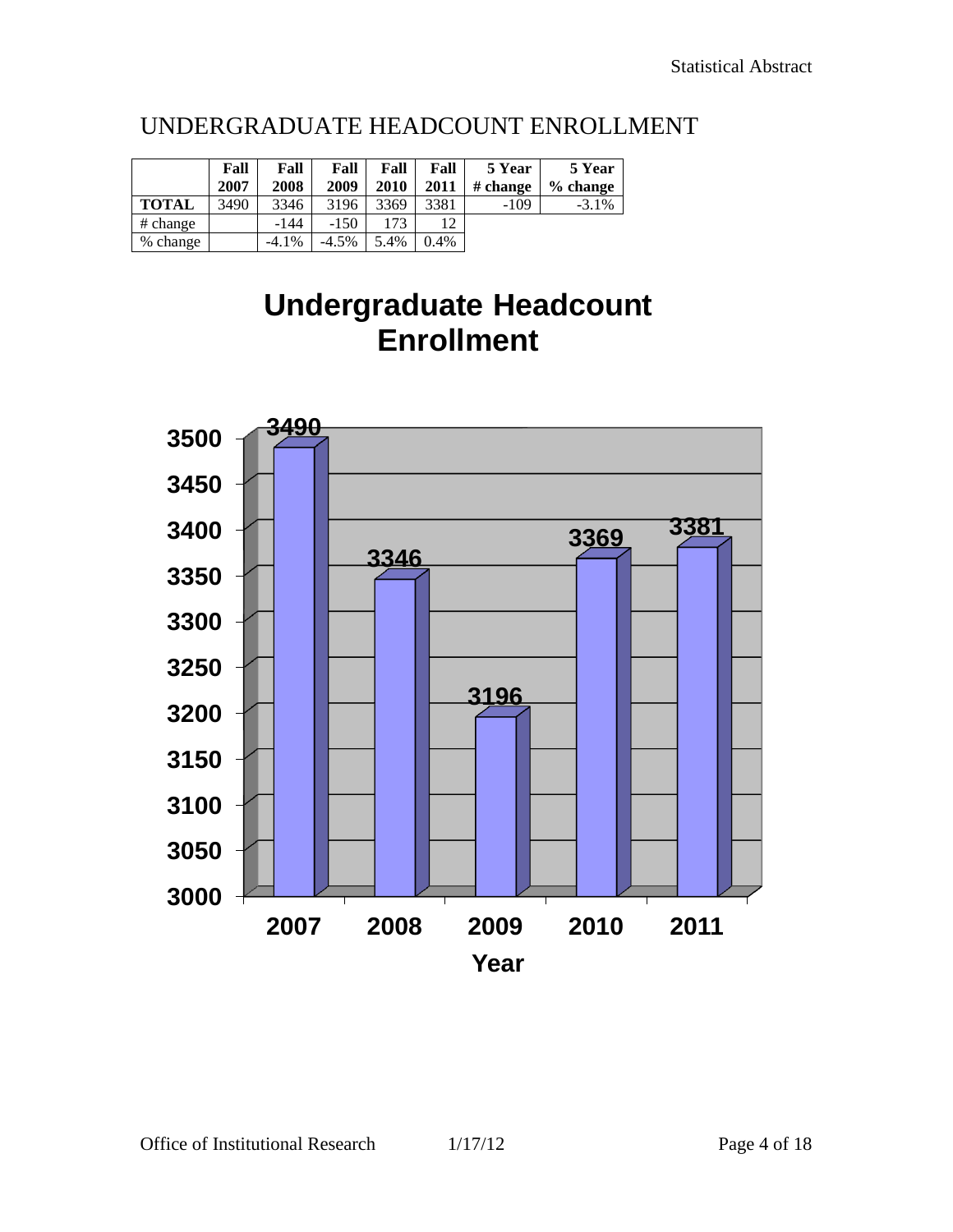|              | Fall<br>2007 | Fall<br>2008 | Fall<br>2009 | Fall<br>2010 | Fall<br>2011 | 5 Year<br># change | 5 Year<br>$%$ change |
|--------------|--------------|--------------|--------------|--------------|--------------|--------------------|----------------------|
| <b>TOTAL</b> | 1494         | 1570         | 1578         | 1742         | 767          | 273                | 18.3%                |
| # change     |              | 76           |              | 164          | 25           |                    |                      |
| % change     |              | 5.1%         | 0.5%         | $10.4\%$     | .4%          |                    |                      |

### GRADUATE HEADCOUNT ENROLLMENT

## **Graduate Headcount Enrollment**

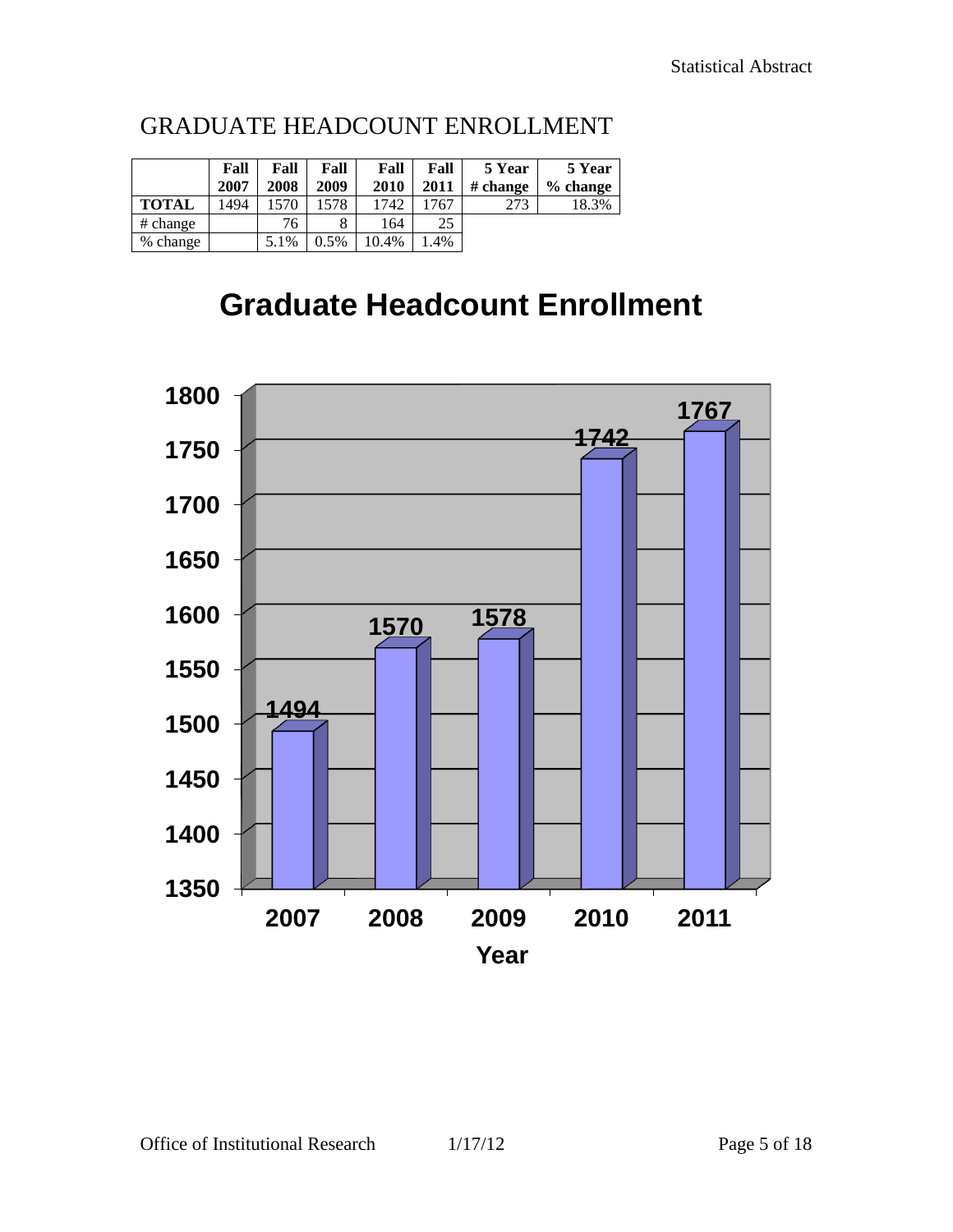| <b>Total Enrollment</b>               |      |      |      |      |      |          |  |  |  |  |  |
|---------------------------------------|------|------|------|------|------|----------|--|--|--|--|--|
| Fall<br>Fall<br>Fall<br>Fall<br>Fall  |      |      |      |      |      |          |  |  |  |  |  |
|                                       | 2007 | 2008 | 2009 | 2010 | 2011 | % change |  |  |  |  |  |
| <b>Arts &amp; Sciences</b>            | 1745 | 1754 | 1726 | 1731 | 1826 | 4.6%     |  |  |  |  |  |
| <b>Education &amp; Human Services</b> | 1896 | 1867 | 1810 | 1943 | 1869 | $-1.4%$  |  |  |  |  |  |
| <b>Wehle School of Business</b>       | 1166 | 1185 | 1170 | 1146 | 1144 | $-1.9%$  |  |  |  |  |  |
| <b>Office of Prof. Studies</b>        |      |      |      |      | 28   | N/A      |  |  |  |  |  |
| <b>No College Designated</b>          | 177  | 110  | 68   | 290  | 281  | 58.8%    |  |  |  |  |  |

## **TOTAL ENROLLMENT BY SCHOOL**

## **Total Enrollment by School**

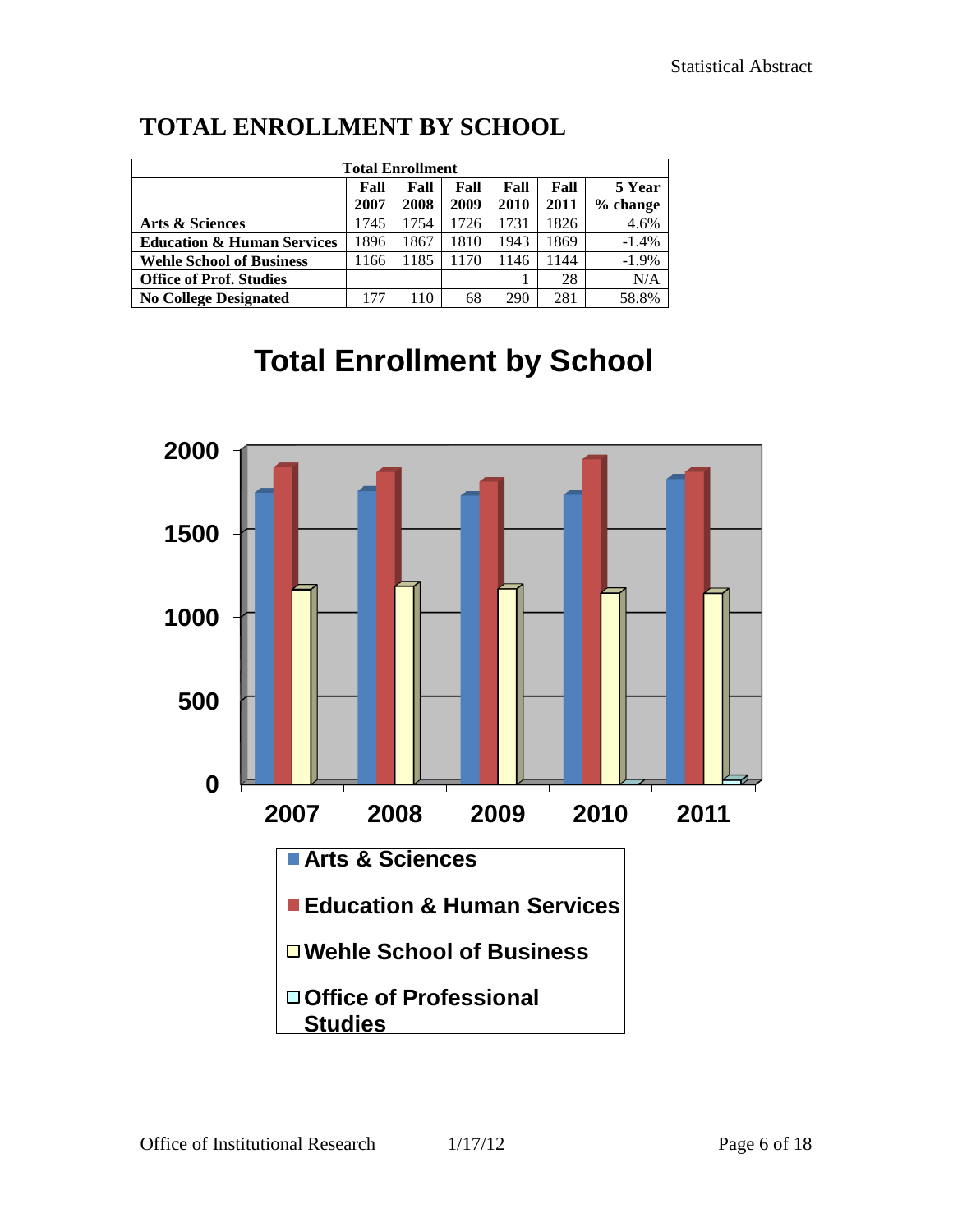|                                       | <b>Undergraduate Enrollment</b>      |      |      |      |      |          |  |  |  |  |  |  |
|---------------------------------------|--------------------------------------|------|------|------|------|----------|--|--|--|--|--|--|
|                                       | Fall<br>Fall<br>Fall<br>Fall<br>Fall |      |      |      |      |          |  |  |  |  |  |  |
|                                       | 2007                                 | 2008 | 2009 | 2010 | 2011 | % change |  |  |  |  |  |  |
| <b>Arts &amp; Sciences</b>            | 1705                                 | 1711 | 1680 | 1687 | 1745 | 2.3%     |  |  |  |  |  |  |
| <b>Education &amp; Human Services</b> | 729                                  | 642  | 598  | 586  | 548  | $-24.8%$ |  |  |  |  |  |  |
| <b>Wehle School of Business</b>       | 880                                  | 883  | 850  | 805  | 802  | $-8.9\%$ |  |  |  |  |  |  |
| <b>Office of Prof. Studies</b>        |                                      |      |      |      | 5    | N/A      |  |  |  |  |  |  |
| <b>No College Designated</b>          | 176                                  | 110  | 68   | 290  | 281  | $-59.7%$ |  |  |  |  |  |  |

## UNDERGRADUATE ENROLLMENT BY SCHOOL

## **Undergraduate Enrollment by School**

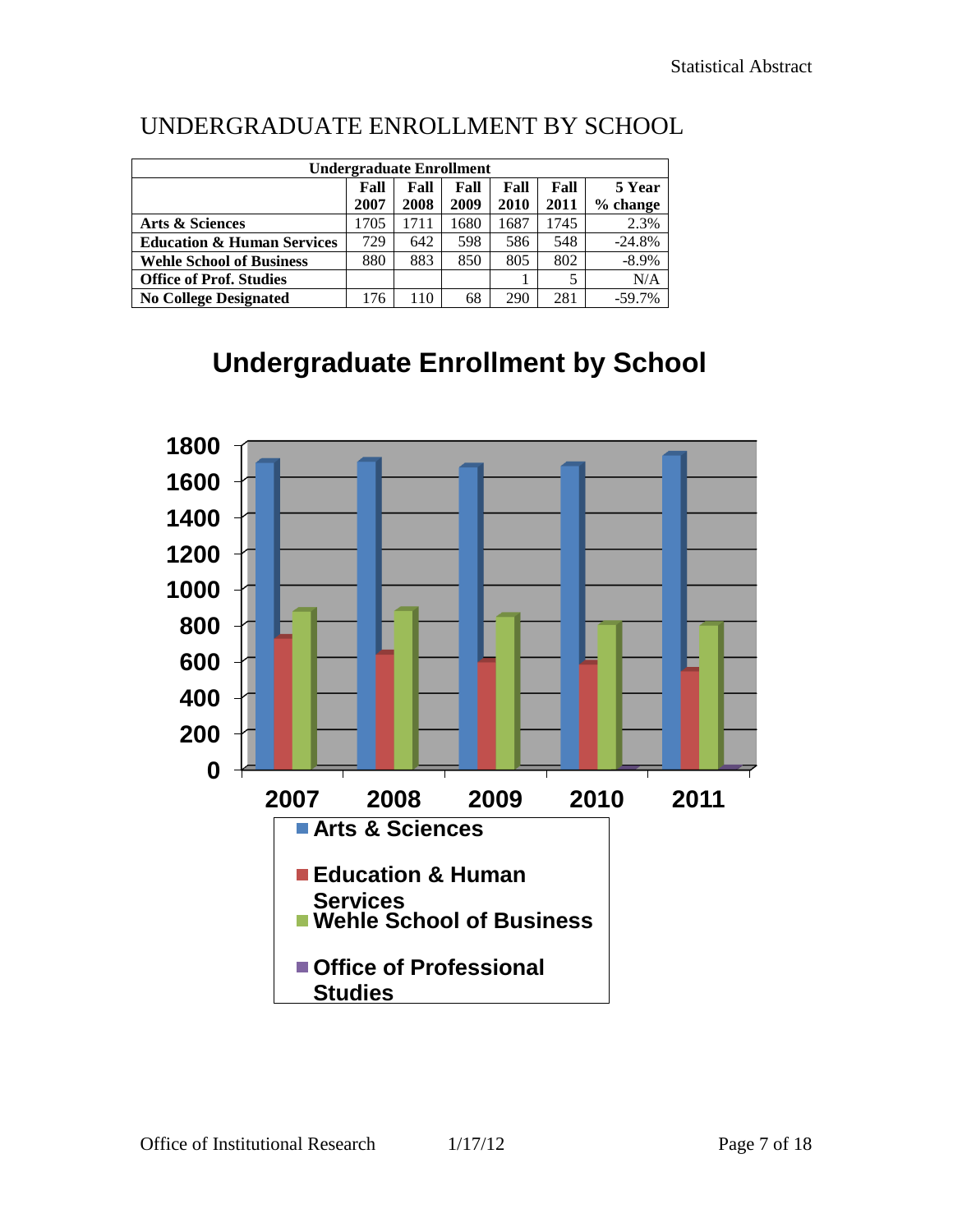## GRADUATE ENROLLMENT BY SCHOOL

|                                       | <b>Graduate Enrollment</b> |        |      |      |          |          |
|---------------------------------------|----------------------------|--------|------|------|----------|----------|
|                                       | Fall                       | 5 Year |      |      |          |          |
|                                       | 2007                       | 2008   | 2009 | 2010 | 2011     | % change |
| Arts & Sciences                       | 40                         | 43     | 45   | 44   | 81       | 0%       |
| <b>Education &amp; Human Services</b> | 1167                       | 1225   | 1212 | 1357 | 1321     | 28.5%    |
| <b>Wehle School of Business</b>       | 286                        | 302    | 320  | 341  | 342      | 18.0%    |
| <b>Office of Prof. Studies</b>        |                            |        |      |      | 23       |          |
| <b>No College Designated</b>          |                            | 0      | 0    |      | $\Omega$ | 0%       |

## **Graduate Enrollment by School**

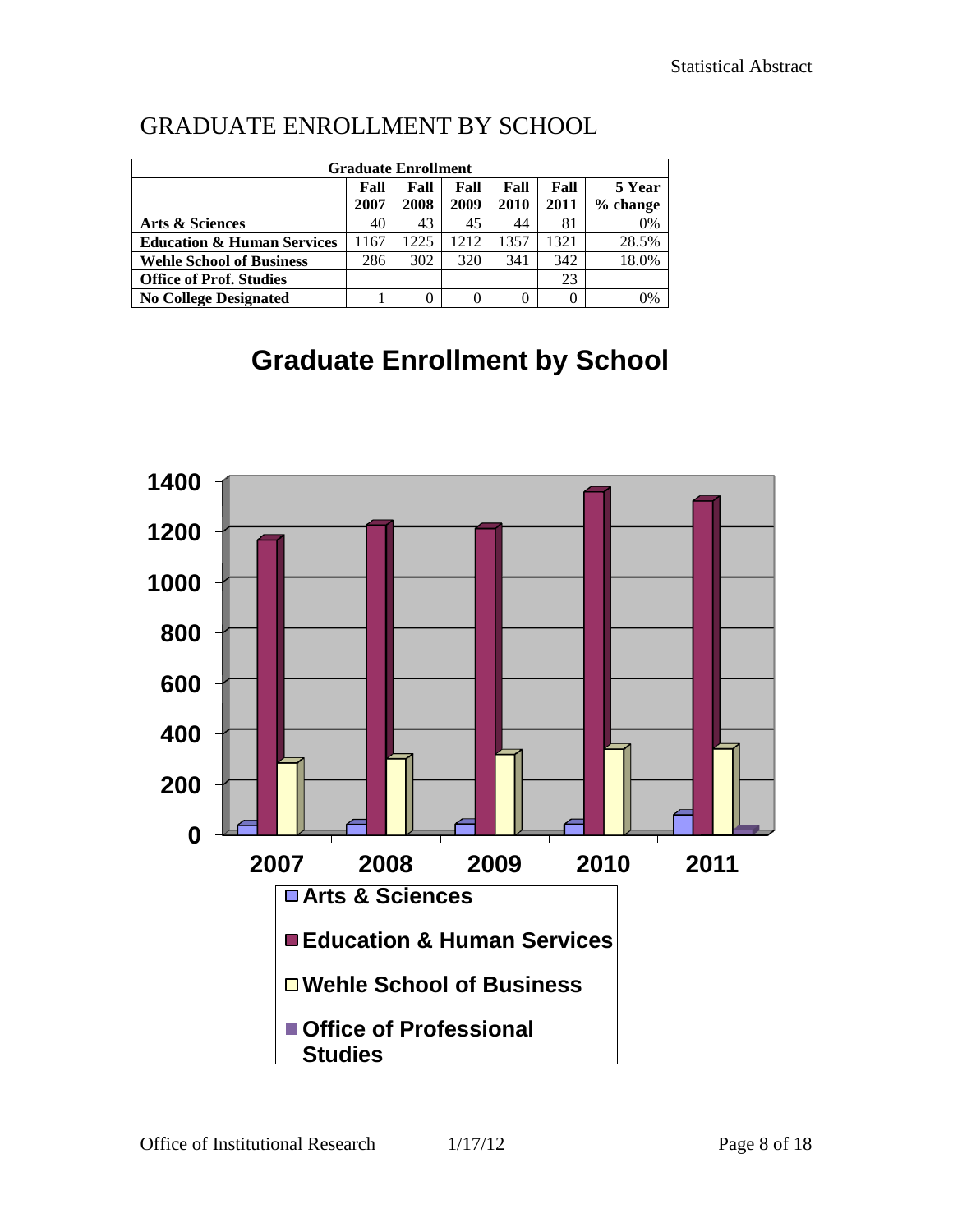### **ENROLLMENTS BY SEX**

|               | тоқағ елгоншеш |      |      |      |      |          |            |  |  |  |  |  |
|---------------|----------------|------|------|------|------|----------|------------|--|--|--|--|--|
|               |                |      |      |      |      | 5 Year   | 5 Year     |  |  |  |  |  |
| Sex           | 2007           | 2008 | 2009 | 2010 | 2011 | # change | $%$ change |  |  |  |  |  |
| <b>Female</b> | 2871           | 2817 | 2616 | 2672 | 2702 | $-169$   | $-5.9%$    |  |  |  |  |  |
| Male          | 2113           | 2099 | 2158 | 2439 | 2446 | 333      | 15.8%      |  |  |  |  |  |
| <b>TOTAL</b>  | 4984           | 4916 | 4774 | 5111 | 5148 | 164      | 3.3%       |  |  |  |  |  |





| Undergraduate Enrollment |      |      |      |      |      |          |            |  |  |  |
|--------------------------|------|------|------|------|------|----------|------------|--|--|--|
| <b>Sex</b>               | 2007 | 2008 | 2009 | 2010 | 2011 | # change | $%$ change |  |  |  |
| Female                   | 1899 | 1844 | 1668 | 1661 | 1662 | $-237$   | $-12.5%$   |  |  |  |
| Male                     | 1591 | 1502 | 528  | 1708 | 1719 | 128      | 8.0%       |  |  |  |
| <b>TOTAL</b>             | 3490 | 3346 | 3196 | 3369 | 3381 | $-109$   | $-3.1\%$   |  |  |  |



|               | <b>Graduate Enrollment</b> |      |      |      |      |          |            |  |  |
|---------------|----------------------------|------|------|------|------|----------|------------|--|--|
| <b>Sex</b>    | 2007                       | 2008 | 2009 | 2010 | 2011 | # change | $%$ change |  |  |
| <b>Female</b> | 937                        | 973  | 944  | 1011 | 1040 | 103      | 11.0%      |  |  |
| Male          | 557                        | 597  | 634  | 731  | 727  | 170      | 30.5%      |  |  |
| TOTAL         | 1494                       | 1570 | 1578 | 1742 | 1742 | 284      | $16.6\%$   |  |  |

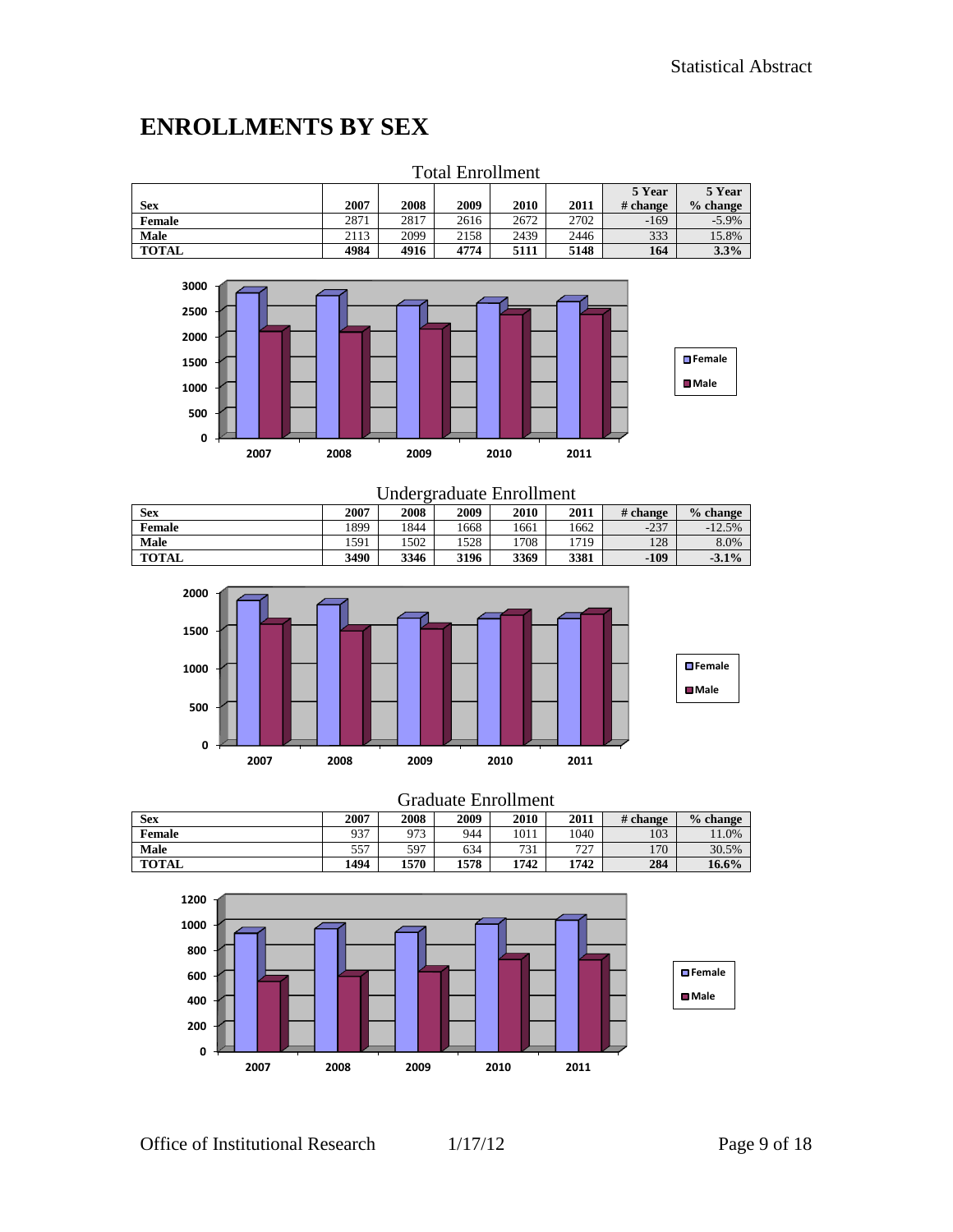## **ENROLLMENTS BY RACE/ETHNICITY**

|                               | толаг шиглингин |      |      |          |          |          |            |  |  |  |
|-------------------------------|-----------------|------|------|----------|----------|----------|------------|--|--|--|
|                               |                 |      |      |          |          | 5 Year   | 5 Year     |  |  |  |
| <b>RACE/ETHNICITY</b>         | 2007            | 2008 | 2009 | 2010     | 2011     | # change | $%$ change |  |  |  |
| <b>Non-resident Alien</b>     | 500             | 443  | 351  | 322      | 308      | $-192$   | $-38.4%$   |  |  |  |
| <b>Hispanic</b>               | 110             | 107  | 96   | 104      | 81       | $-29$    | $-26.4%$   |  |  |  |
| Amer. Indian./Alaskan         | 21              | 21   | 14   | 22       | 20       | $-1$     | $-4.8%$    |  |  |  |
| Asian                         | 64              | 65   | 59   | 79       | 78       | 14       | 21.9%      |  |  |  |
| <b>Black/African American</b> | 256             | 263  | 258  | 308      | 268      | 12       | 4.7%       |  |  |  |
| Hawaiian/Pac. Islander        | -               | -    |      | $\Omega$ | $\Omega$ | N/A      | N/A        |  |  |  |
| White                         | 3694            | 3641 | 3426 | 3767     | 3796     | 102      | 2.8%       |  |  |  |
| Two or more races             | -               |      |      | 12       | 57       | N/A      | N/A        |  |  |  |
| <b>Unknown</b>                | 339             | 376  | 570  | 497      | 540      | 201      | 59.3%      |  |  |  |
| <b>TOTAL</b>                  | 4984            | 4916 | 4774 | 5111     | 5148     | 164      | 3.3%       |  |  |  |

#### Total Enrollment



|                               | Undergraduate Enrollment |      |      |              |          |                    |                      |  |  |  |  |  |
|-------------------------------|--------------------------|------|------|--------------|----------|--------------------|----------------------|--|--|--|--|--|
| <b>RACE/ETHNICITY</b>         | 2007                     | 2008 | 2009 | 2010         | 2011     | 5 Year<br># change | 5 Year<br>$%$ change |  |  |  |  |  |
| <b>Non-resident Alien</b>     | 129                      | 124  | 139  | 134          | 152      | 23                 | 17.8%                |  |  |  |  |  |
| <b>Hispanic</b>               | 83                       | 86   | 78   | 77           | 62       | $-21$              | $-25.3%$             |  |  |  |  |  |
| Amer. Indian./Alaskan         | 12                       | 14   | 12   | 16           | 13       |                    | 8.3%                 |  |  |  |  |  |
| Asian                         | 51                       | 47   | 45   | 57           | 53       | $\mathfrak{D}$     | 3.9%                 |  |  |  |  |  |
| <b>Black/African American</b> | 192                      | 193  | 184  | 199          | 159      | $-33$              | $-17.2%$             |  |  |  |  |  |
| Hawaiian/Pac. Islander        | ۰                        |      |      | $\Omega$     | $\Omega$ | N/A                | N/A                  |  |  |  |  |  |
| White                         | 2784                     | 2683 | 2446 | 2565         | 2525     | $-259$             | $-9.3%$              |  |  |  |  |  |
| Two or more races             | ۰                        | -    |      | $\mathbf{Q}$ | 38       | N/A                | N/A                  |  |  |  |  |  |
| Unknown                       | 239                      | 199  | 292  | 312          | 379      | 140                | 58.6%                |  |  |  |  |  |
| <b>TOTAL</b>                  | 3490                     | 3346 | 3196 | 3369         | 3381     | $-109$             | $-3.1%$              |  |  |  |  |  |

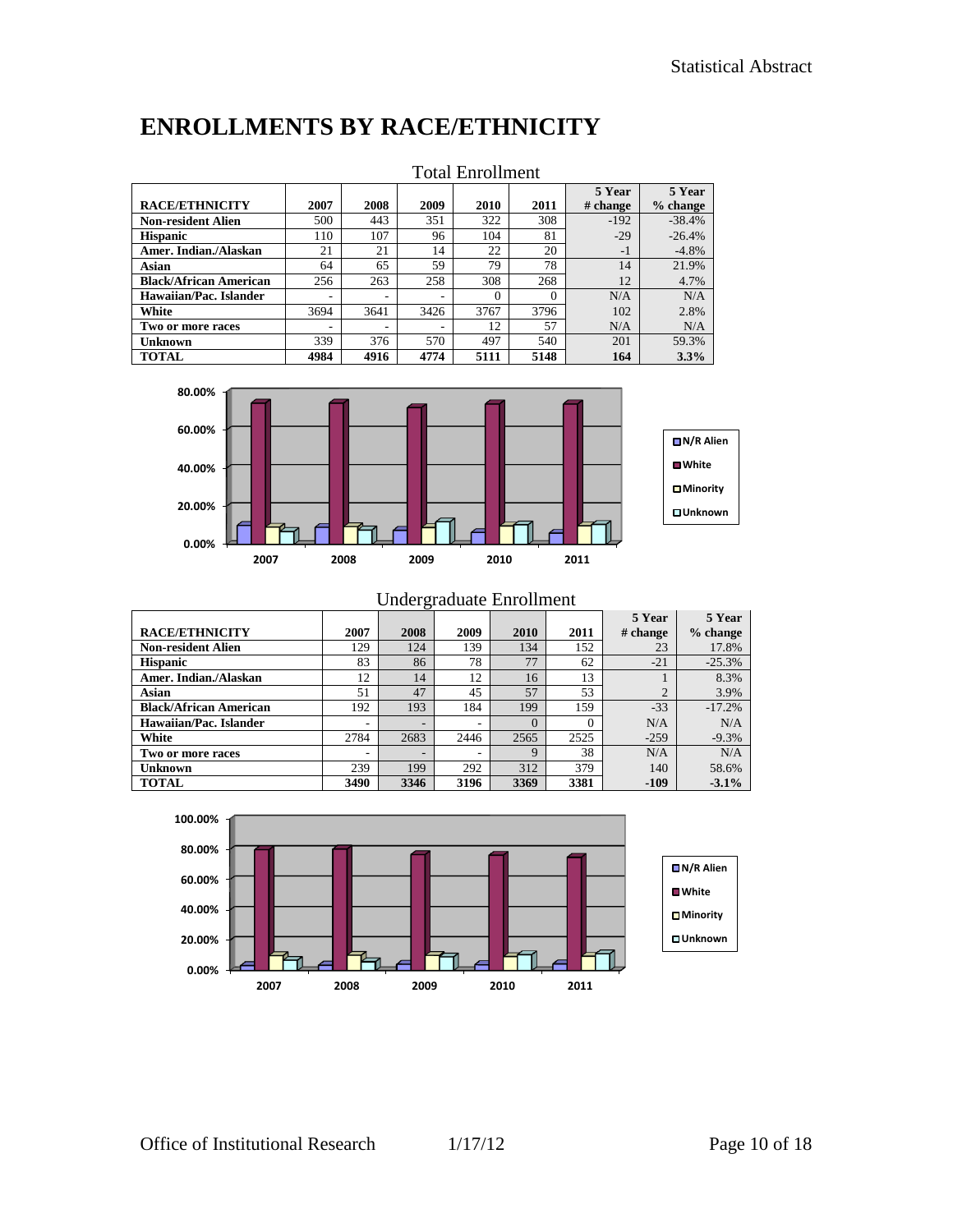## **ENROLLMENTS BY RACE/ETHNICITY Cont'd**

|                               |      |      |      | OTAGUAN LIIIOIIIIUIN |          |          |            |
|-------------------------------|------|------|------|----------------------|----------|----------|------------|
|                               |      |      |      |                      |          | 5 Year   | 5 Year     |
| <b>RACE/ETHNICITY</b>         | 2007 | 2008 | 2009 | 2010                 | 2011     | # change | $%$ change |
| <b>Non-resident Alien</b>     | 371  | 319  | 212  | 188                  | 156      | $-215$   | $-58.0%$   |
| <b>Hispanic</b>               | 27   | 21   | 18   | 27                   | 19       | $-8$     | $-29.6%$   |
| Amer. Indian./Alaskan         | 9    | −    | 2    | 6                    |          | $-2$     | $-22.2%$   |
| Asian                         | 13   | 18   | 14   | 22                   | 25       | 12       | 92.3%      |
| <b>Black/African American</b> | 64   | 70   | 74   | 109                  | 109      | 45       | 70.3%      |
| Hawaiian/Pac. Islander        | ۰    |      | ۰    | $\Omega$             | $\Omega$ | N/A      | N/A        |
| White                         | 910  | 958  | 980  | 1202                 | 1271     | 361      | 39.7%      |
| Two or more races             | ۰    | -    | ۰    | 3                    | 19       | N/A      | N/A        |
| Unknown                       | 100  | 177  | 278  | 185                  | 161      | 61       | 61.0%      |
| <b>TOTAL</b>                  | 1494 | 1570 | 1578 | 1742                 | 1767     | 273      | 18.3%      |



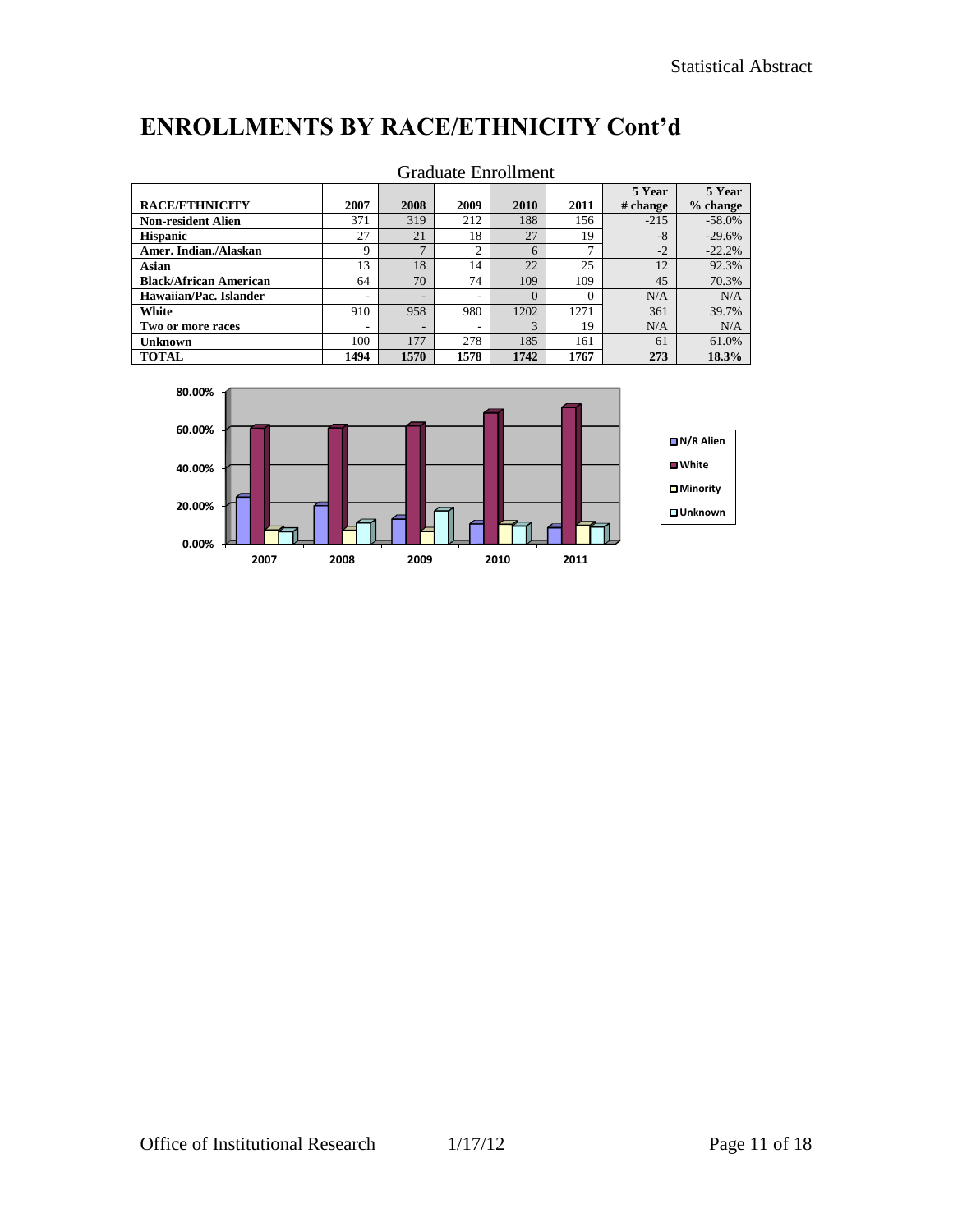### **ENROLLMENTSBY MAJOR**

\*Includes double counting

#### COLLEGE OF ARTS & SCIENCES

#### *Undergraduate Programs*

|                   |                                    |                  |                  |                |                             |                  | $5 \text{ yr}$  | 5 yr       |
|-------------------|------------------------------------|------------------|------------------|----------------|-----------------------------|------------------|-----------------|------------|
| Code              | Major                              | <b>FA07</b>      | <b>FA08</b>      | <b>FA09</b>    | <b>FA10</b>                 | <b>FA11</b>      | # change        | % change   |
| <b>ABEC</b>       | Animal Behavior                    |                  |                  | 21             | 70                          | 120              | N/A             | N/A        |
| <b>AHM</b>        | Art History                        | 16               | 18               | 13             | 13                          | 9                | $-7$            | $-43.8%$   |
| <b>ANT</b>        | Anthropology                       | 17               | 16               | 14             | 18                          | 21               | $\overline{4}$  | 23.5%      |
| $\overline{BCH}$  | Biochemistry                       | 84               | 71               | 79             | 68                          | $\overline{45}$  | $-39$           | $-46.4%$   |
| <b>BCHA</b>       | Biochemistry, ACS Certified        |                  |                  | 1              | 5                           | $\overline{4}$   | N/A             | N/A        |
| $\overline{BIF}$  | <b>Bioinformatics</b>              | 15               | 9                | 5              | $\ensuremath{\mathfrak{Z}}$ | 5                | $-10$           | $-66.7%$   |
| <b>BIO</b>        | Biology                            | 266              | 266              | 247            | 239                         | 275              | 9               | 3.4%       |
| <b>CHM</b>        | Chemistry                          | 46               | 64               | 35             | 36                          | $\overline{24}$  | $-22$           | $-47.8%$   |
| <b>CHMA</b>       | Chemistry, ACS Certified           |                  |                  | 16             | 11                          | $\overline{7}$   | N/A             | N/A        |
| <b>CHMH</b>       | Chemistry, Health Professions      |                  |                  | 17             | 9                           | 14               | N/A             | N/A        |
| <b>CLLA</b>       | <b>Classical Languages</b>         |                  |                  |                | 1                           | $\overline{0}$   | N/A             | N/A        |
| <b>CLSG</b>       | Classics, Greek                    |                  |                  |                | 1                           | $\overline{c}$   | N/A             | N/A        |
| <b>CLSL</b>       | Classics, Latin                    |                  |                  |                | 1                           | $\overline{4}$   | N/A             | N/A        |
| COM               | <b>Communication Studies</b>       | 192              | 217              | 212            | 183                         | 166              | $-26$           | $-13.5%$   |
| <b>CRJ</b>        | Criminal Justice                   | 122              | 118              | 117            | 107                         | 105              | $-17$           | $-13.9%$   |
| <b>CRWT</b>       | <b>Creative Writing</b>            |                  |                  |                | 9                           | $\overline{25}$  | N/A             | N/A        |
| $\overline{\csc}$ | Computer Science                   | 44               | 37               | 32             | 43                          | 41               | $-3$            | $-6.8%$    |
| <b>DMA</b>        | Digital Media Arts                 | 109              | 109              | 118            | 112                         | 100              | $-9$            | $-8.3%$    |
| <b>ECON</b>       | Economics                          | 30               | 16               | 23             | 25                          | 22               | $-8$            | $-26.7%$   |
| <b>ENG</b>        | English                            | 100              | 97               | 96             | 102                         | 80               | $-20$           | $-20.0\%$  |
| <b>EN32</b>       | Pre-engineering $3+2$              |                  |                  |                |                             | $\overline{7}$   | N/A             | N/A        |
| <b>ENGR</b>       | Pre-Engineering                    | 5                | 10               | 16             | 17                          | $\overline{22}$  | 17              | 340.0%     |
| <b>ENV</b>        | <b>Environmental Sciences</b>      | 11               | 16               | 15             | $\overline{15}$             | 11               | $\Omega$        | 0.0%       |
| <b>EUR</b>        | <b>European Studies</b>            | 17               | 15               | 24             | $\overline{15}$             | 13               | $-4$            | $-23.5%$   |
| <b>EVST</b>       | <b>Environmental Studies</b>       |                  |                  |                | 3                           | $\overline{4}$   | N/A             | N/A        |
| <b>FRC</b>        | French                             | 15               | 14               | 23             | 18                          | 11               | $-4$            | $-26.7%$   |
| <b>GER</b>        | German                             | 16               | 13               | 15             | 11                          | 10               | $-6$            | $-37.5%$   |
| <b>HIS</b>        | History                            | 97               | 114              | 116            | 105                         | 92               | $-5$            | $-5.2%$    |
| <b>HUM</b>        | Humanities, Bachelors              | $\mathbf{1}$     | $\mathbf{1}$     | 1              | $\theta$                    | $\overline{0}$   | $-1$            | $-100.0%$  |
| <b>INT</b>        | <b>International Relations</b>     | 44               | 49               | 71             | 72                          | 69               | 25              | 56.8%      |
| <b>JRN</b>        | Journalism                         |                  |                  |                | $\overline{7}$              | 23               | N/A             | N/A        |
| <b>MAT</b>        | Mathematics                        | 42               | 39               | 35             | 36                          | 38               | $-4$            | $-9.5%$    |
| <b>MATS</b>       | Mathematics & Statistics           |                  |                  |                |                             | $\overline{2}$   | N/A             | N/A        |
| <b>MLSC</b>       | <b>Clinical Laboratory Science</b> | $\boldsymbol{0}$ | 3                | $\,8\,$        | $\overline{9}$              | 10               | 10              | N/A        |
| <b>MUS</b>        | Music                              | 10               | $\overline{9}$   | $\overline{9}$ | 6                           | $\overline{9}$   | $-1$            | $-10.0\%$  |
| <b>MUSP</b>       | Music Performance                  |                  |                  |                |                             | $\mathbf{1}$     | N/A             | N/A        |
| PHI               | Philosophy                         | 17               | 16               | 19             | 1                           | 5                | $-12$           | $-70.6%$   |
| PHIH              | Philosophy, Hypatian Scholar       |                  |                  |                | $\overline{5}$              | 9                | N/A             | N/A        |
| PHII              | Philosophy, Ignation Scholar       |                  |                  |                | $\overline{9}$              | $\overline{2}$   | N/A             | N/A        |
| PHY               | Physics                            | 5                | 9                | 13             | 14                          | 22               | 17              | 340.0%     |
| <b>PSC</b>        | <b>Political Science</b>           | 137              | 108              | 132            | 127                         | 102              | $-35$           | $-25.5%$   |
| PSY               | Psychology                         | $\overline{273}$ | 295              | 321            | 333                         | 294              | $\overline{21}$ | 7.7%       |
| <b>RST</b>        | <b>Religious Studies</b>           | $\overline{15}$  | $\overline{15}$  | 18             | 17                          | 5                | $-10$           | $-66.7%$   |
| SOC               | Sociology                          | 27               | 34               | 34             | 40                          | 15               | $-12$           | $-44.4%$   |
| <b>SPA</b>        | Spanish                            | $\overline{36}$  | 28               | 39             | 30                          | 28               | $-8$            | $-22.2%$   |
| <b>TLS</b>        | <b>Technical/Liberal Studies</b>   | $\mathbf{1}$     | $\boldsymbol{0}$ | $\mathbf{1}$   | $\boldsymbol{0}$            | $\boldsymbol{0}$ | $-1$            | $-100.0\%$ |
| <b>UND</b>        | Undecided                          | 113              | 134              | 96             | 113                         | 131              | 18              | 15.9%      |
| <b>URS</b>        | <b>Urban Studies</b>               | $\overline{7}$   | 6                | 5              | 8                           | 8                | $\mathbf{1}$    | 14.3%      |

#### *Graduate Programs*

|             |                                  |             |             |             |             |             | .5 vr<br>◡ | 5 vr      |
|-------------|----------------------------------|-------------|-------------|-------------|-------------|-------------|------------|-----------|
| Code        | Maior                            | <b>FA07</b> | <b>FA08</b> | <b>FA09</b> | <b>FA10</b> | <b>FA11</b> | # change   | % change  |
| <b>ANZO</b> | Anthrozoology                    |             |             |             |             | 36          | N/A        | N/A       |
| <b>ASNM</b> | Arts & Sciences Non-Matriculated |             |             |             |             |             | N/A        | N/A       |
| <b>COMG</b> | Communication & Leadership       | 39          | 43          | 45          | 42          | 43          |            | 10.3%     |
| <b>UND</b>  | Undecided                        |             |             |             |             |             |            | $-100.0%$ |

Office of Institutional Research 1/17/12 Page 12 of 18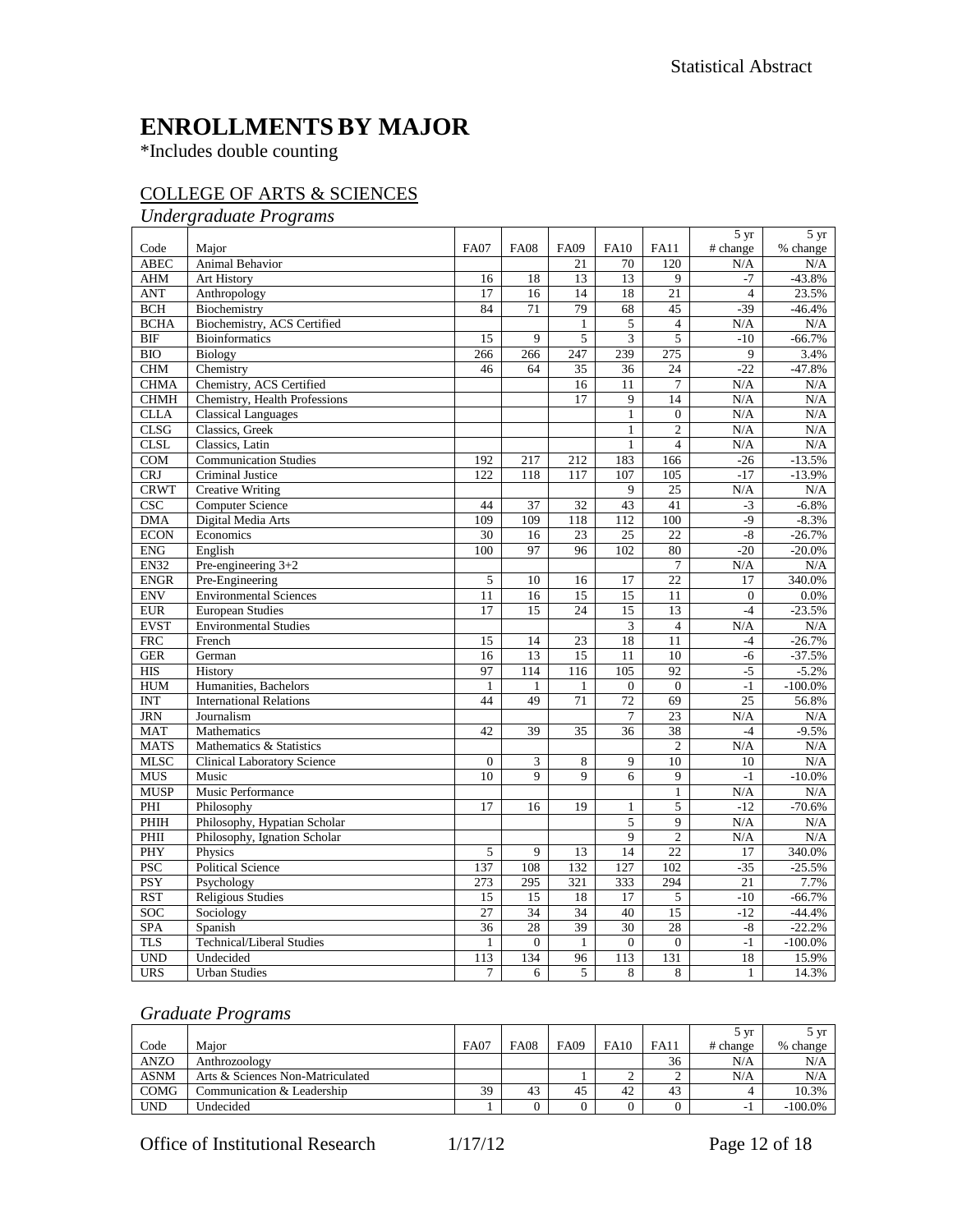## **ENROLLMENTSBY MAJOR Cont'd**

#### \*Includes double counting

#### SCHOOL OF EDUCATION & HUMAN SERVICES

*Undergraduate Programs*

| Code                      | Major                                      | <b>FA07</b>    | <b>FA08</b> | <b>FA09</b>    | <b>FA10</b>      | <b>FA11</b>     | 5 yr<br># change  | 5 yr<br>% change |
|---------------------------|--------------------------------------------|----------------|-------------|----------------|------------------|-----------------|-------------------|------------------|
| <b>ATM</b>                | <b>Athletic Training</b>                   | 71             | 68          | 73             | 65               | 65              | $-6$              | $-8.5%$          |
| <b>ECCH</b>               | Early Childhood/Childhood Education Dual   | 44             | 46          | 58             | 73               | 67              | 23                | 52.3%            |
| <b>EDAD</b>               | <b>Adolescent Education</b>                | 179            | 142         | 151            | 149              | 109             | $-70$             | $-39.1%$         |
| <b>EDCH</b>               | <b>Childhood Education</b>                 | 110            | 73          | 45             | 39               | 27              | $-83$             | $-75.5%$         |
| <b>EDEC</b>               | Early Childhood Education                  | 11             | 20          | 9              | 12               | 10              | $-1$              | $-9.1%$          |
| <b>EDS</b>                | <b>Teacher Education</b>                   |                | 1           |                |                  |                 | N/A               | $\rm N/A$        |
| $\mathop{\hbox{\rm ELG}}$ | <b>Elementary Education</b>                |                |             |                |                  | 1               | N/A               | N/A              |
| <b>HEWE</b>               | Health & Wellness                          |                |             |                |                  | 30              | N/A               | $\rm N/A$        |
| <b>PEHL</b>               | Physical/Health Education                  | 145            | 144         | 118            | 122              | 103             | $-42$             | $-29.0\%$        |
| $\bold{PEM}$              | Physical Education                         | -1             | 3           | 3              | $\overline{0}$   | 11              | 10                | 1000.0%          |
| <b>PESS</b>               | <b>Physical Education Sport Studies</b>    |                |             |                | 20               | 11              | N/A               | $-50.0%$         |
| <b>PHED</b>               | Physical Education, Birth-12               | 32             | 23          | 21             | 17               | $\overline{7}$  | $-25$             | $-78.1%$         |
| <b>SPE</b>                | <b>Special Education</b>                   |                |             |                | 1                |                 | N/A               | N/A              |
| SPE <sub>1</sub>          | Special/Childhood Education, Grades 1-6    | 101            | 89          | 78             | 71               | 69              | $-32$             | $-31.7%$         |
| <b>SPEB</b>               | Special/Early Childhood Education, Birth-2 | 10             | 9           | 22             | 19               | 19              | 9                 | 90.0%            |
| <b>SPMT</b>               | Sport Management                           |                |             |                |                  | 25              | N/A               | N/A              |
| <b>UND</b>                | Undecided                                  | 7              | 5           | 3              | $\overline{c}$   | $\overline{7}$  | $\Omega$          | $0.0\%$          |
|                           |                                            |                |             |                |                  |                 |                   |                  |
|                           | <b>Graduate Programs</b>                   |                |             |                |                  |                 |                   |                  |
|                           |                                            |                |             |                |                  |                 | $\overline{5}$ yr | $5 \text{ yr}$   |
| Code                      | Major                                      | <b>FA07</b>    | <b>FA08</b> | <b>FA09</b>    | <b>FA10</b>      | <b>FA11</b>     | # change          | % change         |
| <b>CMHC</b>               | <b>Community Mental Health Counseling</b>  | 42             | 49          | 64             | 100              | 102             | 60                | 142.9%           |
| CSP                       | <b>College Student Personnel</b>           | 45             | 43          | 47             | 51               | 55              | 10                | 22.2%            |
| <b>EDA</b>                | School/Administration Supervision          | 70             | 91          | 36             | 12               | 9               | $-61$             | $-87.1%$         |
| <b>EDAD</b>               | <b>Adolescent Education</b>                | 132            | 132         | 101            | 80               | 76              | $-56$             | $-42.4%$         |
| <b>EDBM</b>               | Business & Marketing Education             | 26             | 26          | 24             | 24               | 14              | $-12$             | $-46.2%$         |
| ${\rm EDC}$               | Counseling & Human Services                | 18             | 9           | 3              | $\mathbf{0}$     | $\mathbf{0}$    | $-18$             | $-100.0\%$       |
| <b>EDCH</b>               | Childhood Education                        | 258            | 240         | 177            | 151              | 109             | $-149$            | $-57.8%$         |
| <b>EDD</b>                | Deaf Education                             | 19             | 20          | 17             | 12               | 8               | $-11$             | $-57.9%$         |
| EDD1                      | Deaf Childhood Education Grades $1 - 6$    |                |             |                | 3                | 8               | N/A               | N/A              |
| EDD7                      | Deaf Adolescence Education Grades 7 - 12   |                |             |                | $\boldsymbol{2}$ | 2               | N/A               | N/A              |
| <b>EDDI</b>               | Differentiated Instruction                 | 41             | 61          | 52             | 55               | 54              | 13                | 31.7%            |
| ${\rm EDG}$               | General Education                          | 23             | 6           | $\overline{0}$ | $\overline{4}$   | $\mathfrak{2}$  | $-21$             | $-91.3%$         |
| $\operatorname{EDN}$      | General Education, Non-matriculated        | 15             | 27          | 19             | 18               | 15              | $\boldsymbol{0}$  | 0.0%             |
| <b>EDTL</b>               | <b>Teacher Leader Certificate</b>          |                |             |                | 5                | $\mathbf{1}$    | N/A               | N/A              |
| <b>GEEX</b>               | <b>Gifted Education Extension</b>          |                |             | 1              | $\mathbf{1}$     | $\mathbf{1}$    | N/A               | N/A              |
| HHP                       | Health & Human Performance                 | 17             | 24          | 23             | 38               | $\overline{37}$ | 20                | 117.6%           |
| <b>LTCY</b>               | Literacy                                   | 67             | 70          | 55             | 48               | 34              | $-33$             | $-49.3%$         |
| <b>MCXT</b>               | Middle Childhood Extension                 |                |             |                |                  | $\mathfrak{2}$  | N/A               | N/A              |
| <b>MSA</b>                | <b>Sport Administration</b>                | 75             | 92          | 92             | 86               | 68              | $-7$              | $-9.3%$          |
| ONLT                      | Literacy, On-line                          |                |             | 19             | 63               | 74              | N/A               | N/A              |
| <b>ONPE</b>               | Physical Education, On-line                | 73             | 106         | 128            | 150              | 148             | 75                | 102.7%           |
| <b>ONSA</b>               | Sport Administration, On-line              |                |             | 37             | 113              | 142             | N/A               | N/A              |
| <b>ONSB</b>               | School Building Leadership, On-line        |                |             | 22             | 56               | 88              | N/A               | N/A              |
| <b>ONSD</b>               | School District Leadership, On-line        |                |             | $\overline{3}$ |                  | $\bf 8$         | $\rm N/A$         | N/A              |
| PEM                       | Physical Education                         | 44             | 35          | 27             | 24               | 15              | $-29$             | $-65.9\%$        |
| PHED                      | Physical Education, Birth-12               | 56             | 56          | 62             | 45               | $\overline{37}$ | $-19$             | $-33.9%$         |
| <b>READ</b>               | <b>Reading Certification</b>               |                |             |                |                  |                 | N/A               | N/A              |
| <b>SAC</b>                | School Agency Counseling                   | 84             | 87          | 106            | 99               | 90              | 6                 | 7.1%             |
| <b>SBDL</b>               | School Buiding/District Leader             |                |             |                |                  | 3               | N/A               | N/A              |
| ${\bf SBL}$               | School Building Leadership                 |                |             | 47             | 54               | 55              | $\rm N/A$         | N/A              |
| SDL                       | School District Leadership                 |                |             |                |                  | 5               | N/A               | N/A              |
| <b>SPE</b>                | <b>Special Education</b>                   | 9              | 3           |                |                  |                 | N/A               | $-100.0\%$       |
| SPE1                      | Special Ed/Childhood Ed, Grades 1-6        | 45             | 33          | 37             | 40               | 31              | $-14$             | $-31.1%$         |
| SPE7                      | Special Education, Adolescent              | $\overline{7}$ | 14          | 15             | 16               | $\tau$          | $\mathbf{0}$      | $0.0\%$          |
| <b>SPEA</b>               | Special Education, Advanced                |                |             |                | 2                | 15              | N/A               | N/A              |
| SPM1                      | Special Education, Childhood               |                |             |                | 6                | 11              | N/A               | N/A              |
| SPM7                      | Special Education, Adolescence             |                |             |                | $\overline{4}$   | $\tau$          | $\rm N/A$         | N/A              |

Office of Institutional Research 1/17/12 Page 13 of 18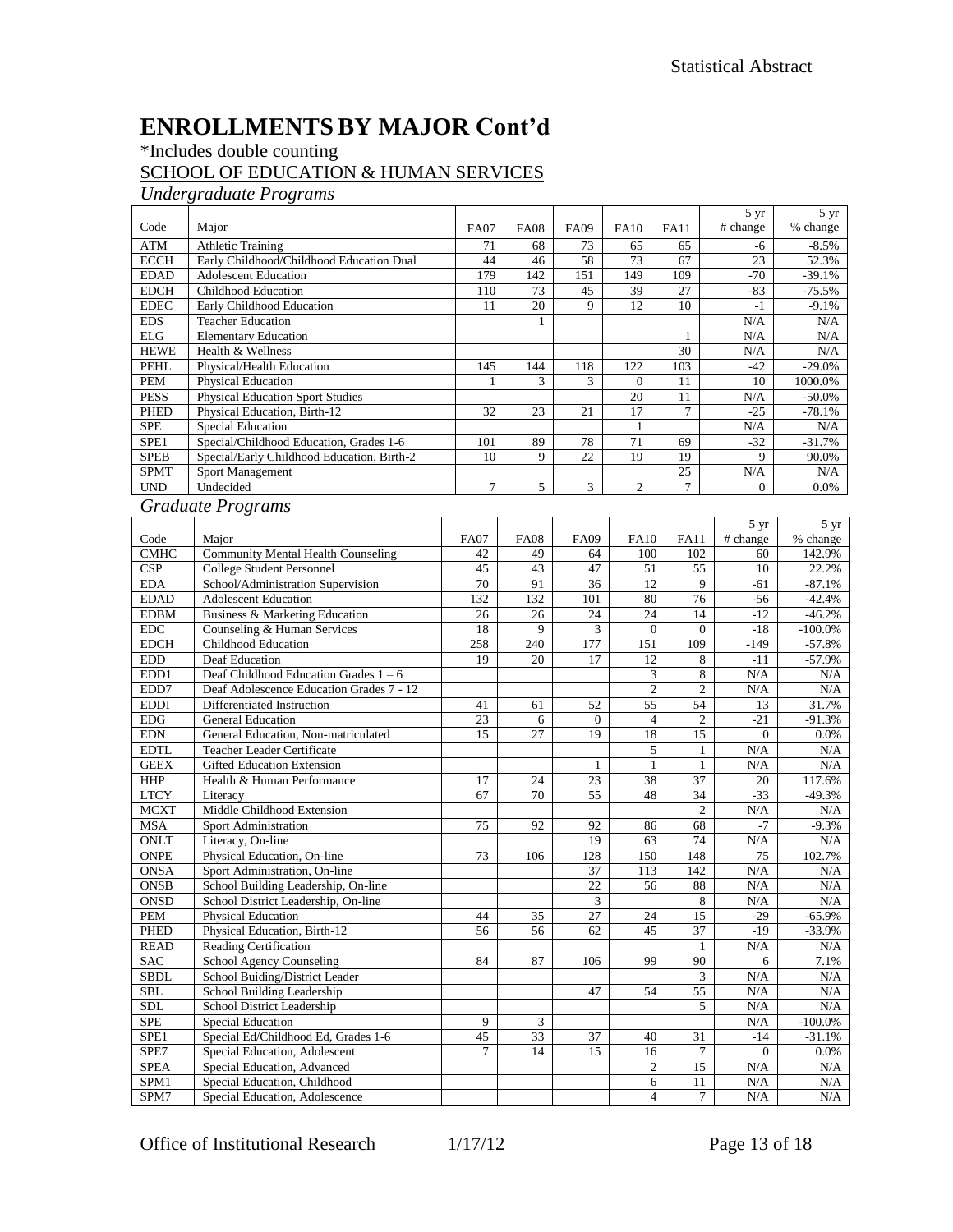## **ENROLLMENTSBY MAJOR Cont'd**

\*Includes double counting

#### WEHLE SCHOOL OF BUSINESS

#### *Undergraduate Programs*

|                  |                                       |             |             |             |               |             | $5 \text{ yr}$ | $5 \mathrm{yr}$ |
|------------------|---------------------------------------|-------------|-------------|-------------|---------------|-------------|----------------|-----------------|
| Code             | Major                                 | <b>FA07</b> | <b>FA08</b> | <b>FA09</b> | <b>FA10</b>   | <b>FA11</b> | # change       | % change        |
| ACC1             | Accounting                            | 206         | 183         | 218         | 229           | 245         | 39             | 18.9%           |
| ACC <sub>2</sub> | Professional Accounting               |             |             |             | $\mathcal{L}$ | 3           | N/A            | N/A             |
| AIS              | <b>Accounting Information Systems</b> | 19          | 20          | 36          | 29            | 25          | 6              | 31.6%           |
| <b>ECO</b>       | Economics                             | 39          | 44          | 48          | 50            | 45          | 6              | 15.4%           |
| <b>ENT</b>       | Entrepreneurship                      | 40          | 37          | 44          | 49            | 52          | 12             | 30.0%           |
| <b>FIN</b>       | Finance                               | 119         | 133         | 134         | 143           | 127         | 8              | 6.7%            |
| <b>IBUS</b>      | <b>International Business</b>         | 84          | 89          | 87          | 68            | 57          | $-27$          | $-32.1%$        |
| <b>MGT</b>       | Management                            | 194         | 205         | 173         | 133           | 125         | -69            | $-35.6%$        |
| <b>MIS</b>       | <b>Information Systems</b>            | 22          | 23          | 23          | 23            | 25          | 3              | 13.6%           |
| <b>MKT</b>       | Marketing                             | 184         | 176         | 170         | 160           | 142         | $-42$          | $-22.8%$        |
| <b>UNBU</b>      | <b>Undeclared Business</b>            | 23          | 21          | 28          | 35            | 23          | $\Omega$       | 0.0%            |
| <b>UND</b>       | Undecided                             | 35          | 56          | 40          | 23            | 12          | $-23$          | $-65.7%$        |

#### *Graduate Programs*

|             |                                      |             |             |             |             |             | $5 \text{ yr}$ | $5 \text{ yr}$ |
|-------------|--------------------------------------|-------------|-------------|-------------|-------------|-------------|----------------|----------------|
| Code        | Major                                | <b>FA07</b> | <b>FA08</b> | <b>FA09</b> | <b>FA10</b> | <b>FA11</b> | # change       | % change       |
| <b>BUNM</b> | Business, Non-matriculated           |             |             |             |             |             |                | 60.0%          |
| <b>INTB</b> | <b>International Business</b>        |             |             | −           | 12          | 10          | N/A            | N/A            |
| <b>MBA</b>  | MBA, Part-Time Program               | 209         | 228         | 243         | 228         | 213         | 4              | 1.9%           |
| <b>MBAA</b> | MBA, Accounting 150 Hour             | Q           | 6           | 4           | 20          | 22          | 13             | 144.4%         |
| <b>MBAO</b> | MBA, One Year Program                | 23          | 20          | 22          | 26          | 29          | 6              | 26.1%          |
| <b>MBAP</b> | MBA, Professional Accounting         | 39          | 43          | 39          | 41          | 49          | 10             | 25.6%          |
| <b>MFA</b>  | Forensic Accounting                  |             |             |             |             | 11          | N/A            | N/A            |
| <b>TEL</b>  | <b>Telecommunications Management</b> |             |             | $\Omega$    |             | $\Omega$    | - 1            | $-100.0\%$     |

#### OFFICE OF PROFESSIONAL STUDIES

#### *Undergraduate Programs*

|                 |                                    |             |             |             |             |             | 5 vr     | $\sqrt{V}$ |
|-----------------|------------------------------------|-------------|-------------|-------------|-------------|-------------|----------|------------|
| Code            | Maior                              | <b>FA07</b> | <b>FA08</b> | <b>FA09</b> | <b>FA10</b> | <b>FA11</b> | # change | % change   |
| PS1             | CC2CC – NCCC Radiologic Technology |             |             |             |             |             | N/A      | N/A        |
| PS <sub>5</sub> | CC2CC – GCC Respiratory Care       |             |             |             |             |             | N/A      | N/A        |
| <b>PS10</b>     | Telecomm Technician (Verizon)      |             |             |             |             |             | N/A      | N/A        |

#### *Graduate Programs*

|                  |                                   |             |             |      |             |              | 5 vr     | ጎ vr     |
|------------------|-----------------------------------|-------------|-------------|------|-------------|--------------|----------|----------|
| Code             | Maior                             | <b>FA07</b> | <b>FA08</b> | FA09 | <b>FA10</b> | <b>FA11</b>  | # change | % change |
| <b>CSH</b>       | Community & School Health         |             |             |      |             | $1^{\wedge}$ | N/A      | N/A      |
| NTR1             | Applied Nutrition, Track 1        |             |             |      |             |              | N/A      | N/A      |
| NTR <sub>2</sub> | <b>Applied Nutrition. Track 2</b> |             |             |      |             |              | N/A      | N/A      |

#### OTHER INFORMATION

*Undergraduate Programs*

|              |                         |             |                |                |             |             | 5 vr     | 5 yr     |
|--------------|-------------------------|-------------|----------------|----------------|-------------|-------------|----------|----------|
| Code         | Maior                   | <b>FA07</b> | <b>FA08</b>    | <b>FA09</b>    | <b>FA10</b> | <b>FA11</b> | # change | % change |
| <b>AUDIT</b> | Auditing                |             | $\overline{ }$ | $\overline{1}$ | 21          | 19          | 11       | 137.5%   |
| <b>NDEG</b>  | Non-degree              | 169         | 103            | 57             | 268         | 262         | 93       | 55.0%    |
|              | Double Maiors           | 309         | 356            | 509            | 479         | 314         |          | 1.6%     |
|              | <b>Triple Majors</b>    | IJ          | 11             | 23             | רו          | 24          | 11       | 84.6%    |
|              | <b>Ouadruple Majors</b> |             | ∼              |                |             |             |          | 0.0%     |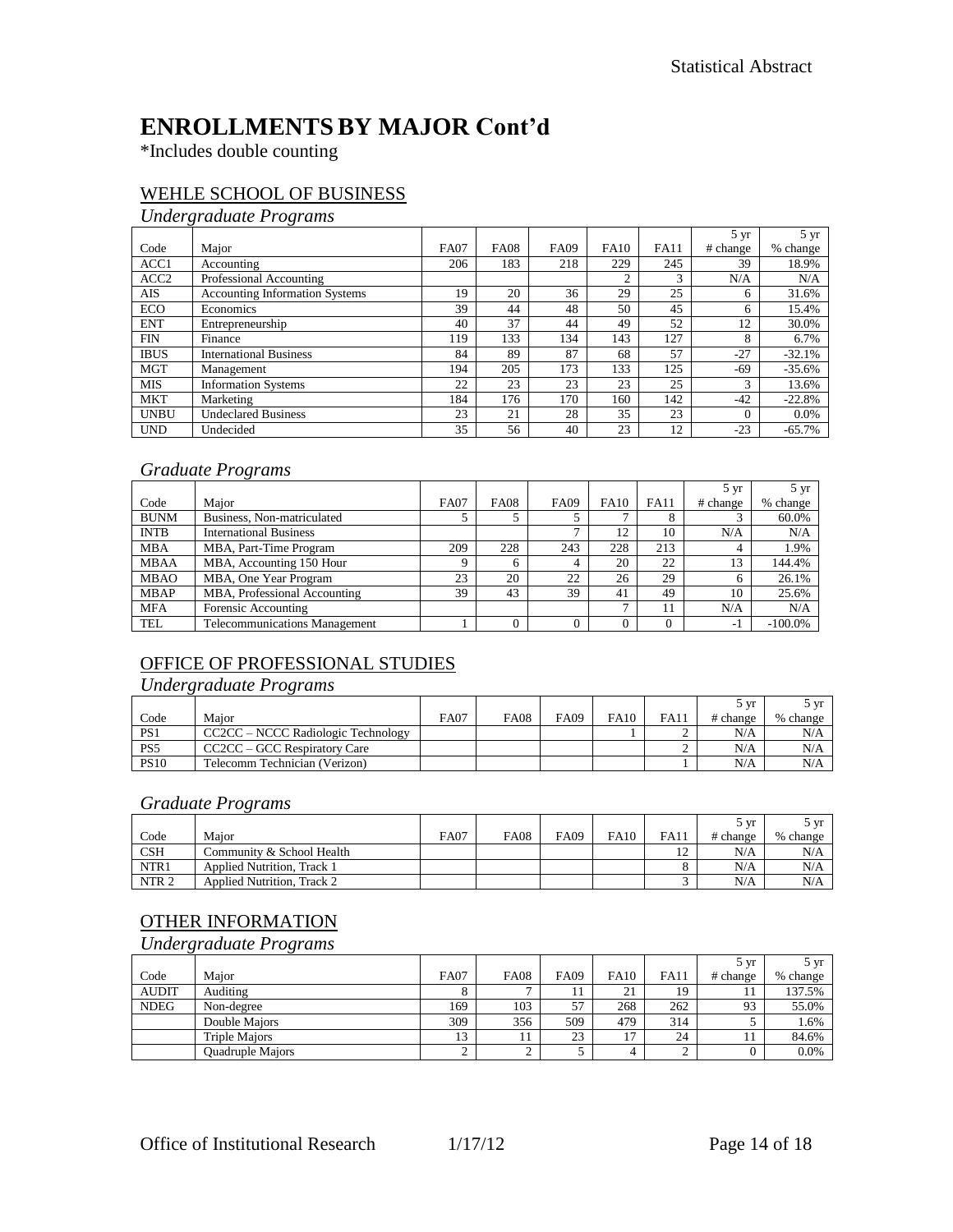## **CREDIT HOURS BY DEPARTMENT AND SCHOOL** Fall 2011 Credit Hours

|                                            |                        |                  |                  | $%$ of        | $%$ of          |
|--------------------------------------------|------------------------|------------------|------------------|---------------|-----------------|
| <b>Department</b>                          | Undergrad              | Graduate         | Total            | <b>School</b> | <b>College</b>  |
| Animal Behavior, Ecology, & Conservation   | 417                    | 276              | 693              | 2.0%          | 1.1%            |
| <b>Biology</b>                             | 3119                   | $\mathbf{0}$     | 3119             | 8.9%          | 5.1%            |
| Chemistry                                  | 1779                   | $\overline{0}$   | 1779             | 5.1%          | 2.9%            |
| Classics                                   | 849                    | $\overline{0}$   | 849              | 2.4%          | 1.4%            |
| <b>Communication Studies</b>               | 2427                   | 204              | 2631             | 7.5%          | 4.3%            |
| Computer Science                           | $\overline{512}$       | $\mathbf{0}$     | $\overline{512}$ | 1.5%          | 0.8%            |
| English                                    | 2547                   | $\mathbf{0}$     | 2547             | 7.3%          | 4.2%            |
| English as a Second Language               | $\overline{230}$       | $\Omega$         | 230              | 0.7%          | 0.4%            |
| <b>Fine Arts</b>                           | 1628                   | $\mathbf{0}$     | 1628             | 4.6%          | 2.7%            |
| <b>First Year Seminar</b>                  | 1815                   | $\theta$         | 1815             | 5.2%          | 3.0%            |
| History                                    | 2659                   | $\overline{0}$   | 2659             | 7.6%          | 4.3%            |
| Mathematics & Statistics                   | 2715                   | $\mathbf{0}$     | 2715             | 7.7%          | 4.4%            |
| <b>Military Science</b>                    | 309                    | $\Omega$         | 309              | 0.9%          | 0.5%            |
| Modern Languages                           | 1224                   | $\boldsymbol{0}$ | 1224             | 3.5%          | 2.0%            |
| Philosophy                                 | 2997                   | $\Omega$         | 2997             | 8.5%          | 4.9%            |
| Physics                                    | 565                    | $\overline{0}$   | 565              | 1.6%          | 0.9%            |
| <b>Political Science</b>                   | 1110                   | $\mathbf{0}$     | 1110             | 3.2%          | 1.8%            |
| Psychology                                 | 2505                   | $\overline{0}$   | 2505             | 7.1%          | 4.1%            |
| Religious Studies & Theology               | 3423                   | $\overline{0}$   | 3423             | 9.7%          | 5.6%            |
| Sociology, Anthropology & Criminal Justice | 1780                   | $\Omega$         | 1780             | 5.1%          | 2.9%            |
| Undeclared                                 | $\overline{33}$        | $\Omega$         | $\overline{33}$  | 0.1%          | $0.1\%$         |
| <b>Arts &amp; Sciences</b>                 | 34643                  | 480              | 35123            | 100.0%        | 57.4%           |
|                                            |                        |                  |                  |               |                 |
|                                            |                        |                  |                  | $%$ of        | $%$ of          |
| <b>Department</b>                          | Undergrad.             | <b>Graduate</b>  | Total            | <b>School</b> | College         |
| <b>Adolescence Education</b>               | 893                    | 894              | 1787             | 12.4%         | 2.9%            |
| Counseling & Human Services                | $\mathbf{0}$           | 1659             | 1659             | 11.5%         | 2.7%            |
| Education                                  | 1750                   | 1626             | 3376             | 23.5%         | 5.5%            |
| Graduate Education & Leadership            | $\mathbf{0}$           | 2722             | 2722             | 18.9%         | 4.4%            |
| Kinesiology                                | 1961                   | 1495             | 3456             | 24.1%         | 5.6%            |
| Sport Administration                       | $\Omega$               | 1367             | 1367             | 9.5%          | 2.2%            |
| <b>Education &amp; Human Services</b>      | 4604                   | 9763             | 14367            | 100.0%        | 23.5%           |
|                                            |                        |                  |                  |               |                 |
|                                            |                        |                  |                  | $%$ of        | $%$ of          |
| <b>Department</b>                          | Undergrad.             | <b>Graduate</b>  | <b>Total</b>     | <b>School</b> | College         |
| Accounting                                 | 1678                   | 904              | 2582             | 22.9%         | 4.2%            |
| Economics & Finance                        | 2961                   | 757              | 3718             | 33.0%         | 6.1%            |
| <b>Graduate Business</b>                   | $\overline{0}$         | 39               | 39               | 0.3%          | $0.1\%$         |
| Management                                 | 1789                   | 903              | 2692             | 23.9%         | 4.4%            |
| Marketing & Information Systems            | 1743                   | 492              | 2235             | 19.8%         | 3.7%            |
| <b>Wehle School of Business</b>            | 8171                   | 3095             | 11266            | 100.0%        | 18.4%           |
|                                            |                        |                  |                  |               |                 |
|                                            |                        |                  |                  | $%$ of        | $%$ of          |
| <b>Department</b>                          |                        |                  |                  |               |                 |
|                                            |                        |                  |                  |               |                 |
| Office of Professional Studies             | Undergrad.<br>$\Omega$ | Graduate<br>275  | Total<br>275     | <b>School</b> | College<br>0.4% |

| Department                            | ∪ndergrad. | Graduate | Total | School | olleg |
|---------------------------------------|------------|----------|-------|--------|-------|
| <b>Office of Professional Studies</b> |            | 275      | 275   |        | 0.4%  |
| Unaffiliated                          | 162        |          | 162   |        | 0.3%  |
| <b>CANISIUS COLLEGE</b>               | 47580      | 13613    | 61193 |        |       |
|                                       |            |          |       |        |       |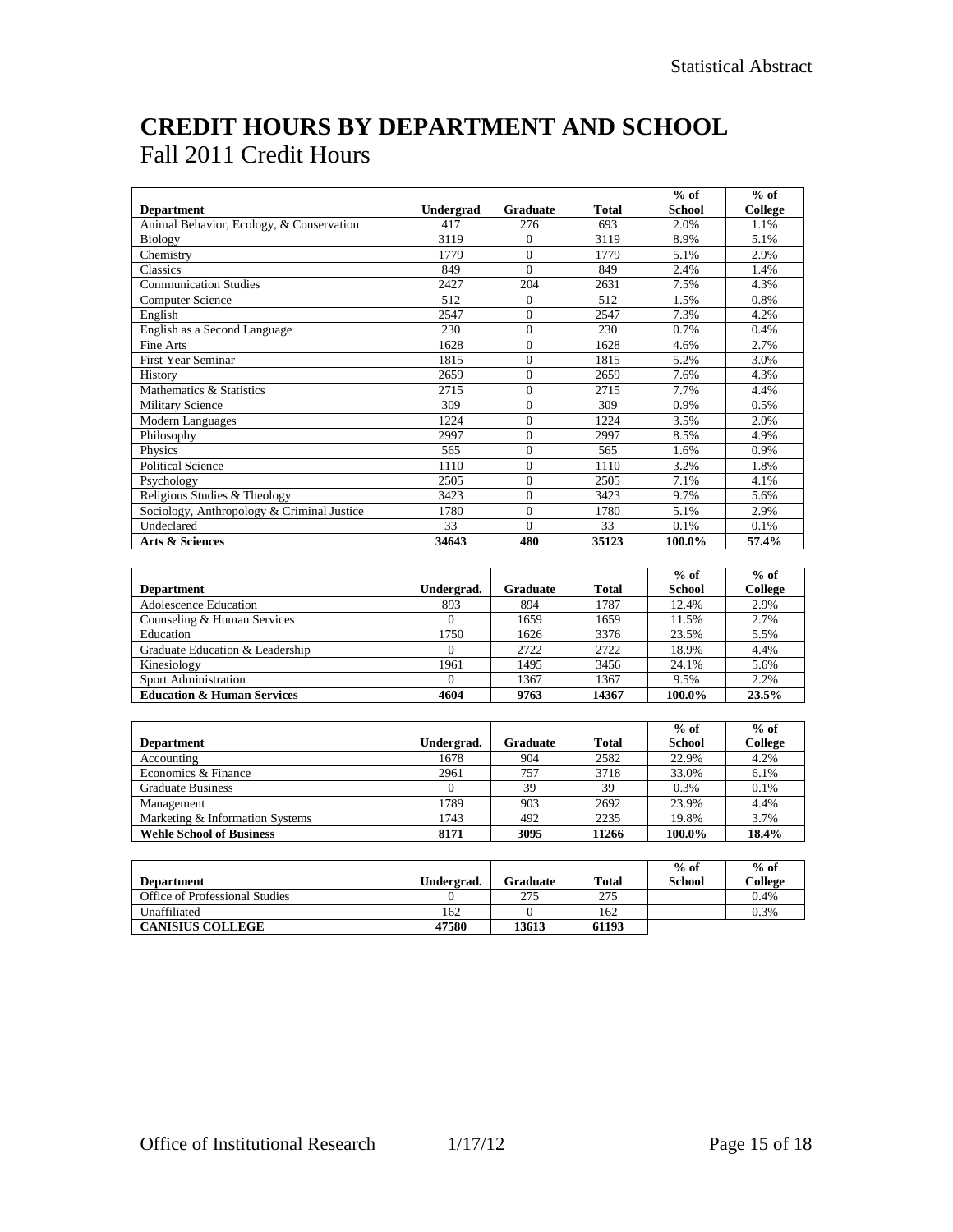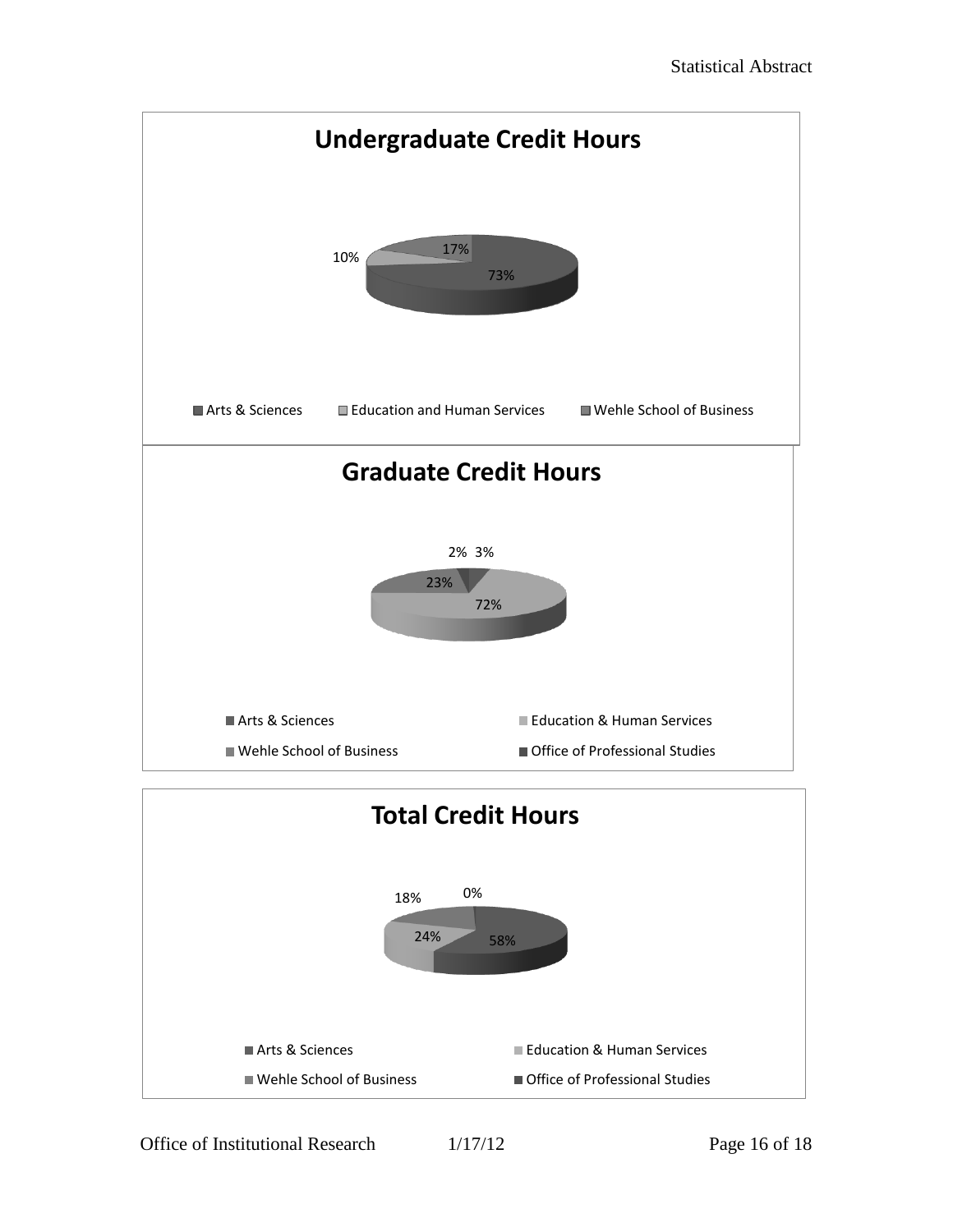| <b>Department</b>                        | Fall<br>2007 | Fall<br>2008 | Fall<br>2009 | Fall<br>2010 | Fall<br>2011 | 5 Yr %<br>change |
|------------------------------------------|--------------|--------------|--------------|--------------|--------------|------------------|
| Animal Behavior, Ecology, & Conservation |              |              |              |              | 693          | N/A              |
| Biology                                  | 2900         | 2702         | 2685         | 3128         | 3119         | 7.6%             |
| Chemistry                                | 1458         | 1611         | 1651         | 1428         | 1779         | 22.0%            |
| Classics                                 | 645          | 753          | 846          | 1053         | 849          | 31.6%            |
| <b>Communication Studies</b>             | 2196         | 2343         | 2718         | 2718         | 2631         | 19.8%            |
| <b>Computer Science</b>                  | 433          | 526          | 348          | 401          | 512          | 18.2%            |
| English                                  | 4101         | 4071         | 2973         | 2688         | 2547         | $-37.9%$         |
| English as a Second Language             |              |              |              | 173          | 230          | N/A              |
| <b>Fine Arts</b>                         | 2029         | 1905         | 1800         | 1865         | 1628         | $-19.8%$         |
| First Year Seminar                       |              |              | 1557         | 1512         | 1815         | N/A              |
| History                                  | 2997         | 3165         | 2776         | 2694         | 2659         | $-11.3%$         |
| Mathematics & Statistics                 | 2981         | 3050         | 2715         | 2447         | 2715         | $-8.9%$          |
| <b>Military Science</b>                  | 320          | 278          | 287          | 292          | 309          | $-3.4%$          |
| Modern Languages                         | 2388         | 2535         | 1116         | 1110         | 1224         | $-48.7%$         |
| Philosophy                               | 2979         | 3075         | 2961         | 2790         | 2997         | 0.6%             |
| Physics                                  | 481          | 417          | 537          | 530          | 565          | 17.5%            |
| Political Science                        | 1551         | 1425         | 1305         | 1446         | 1110         | $-28.4%$         |
| Psychology                               | 2081         | 2091         | 1993         | 2583         | 2505         | 20.4%            |
| Religious Studies & Theology             | 3192         | 3279         | 2982         | 3315         | 3423         | 7.2%             |
| Sociology/Anthropology & CJ              | 1544         | 2466         | 1989         | 1447         | 1780         | 15.3%            |
| Undeclared                               |              |              |              | 34           | 33           | N/A              |
| Arts & Sciences                          | 35885        | 35740        | 33265        | 33654        | 35123        | $-2.1%$          |
|                                          |              |              |              |              |              |                  |
|                                          | Fall         | Fall         | Fall         | Fall         | Fall         | 5 Yr %           |
| <b>Department</b>                        | 2007         | 2008         | 2009         | 2010         | 2011         | change           |
| <b>Adolescence Education</b>             | 3567         | 2874         | 2322         | 2052         | 1787         | $-49.9%$         |
| Counseling & Human Services              | 1138         | 1261         | 1452         | 1729         | 1659         | 45.8%            |
| Education                                | 5511         | 4857         | 4089         | 4145         | 3376         | $-38.7%$         |
| Graduate Education & Leadership          | 2098         | 2476         | 2859         | 3820         | 2722         | 29.7%            |
| Kinesiology                              | 3507         | 3577         | 3587         | 3732         | 3456         | $-1.5%$          |
| <b>Sport Administration</b>              |              |              |              |              | 1367         | N/A              |
| <b>Education &amp; Human Services</b>    | 15821        | 15045        | 14309        | 15478        | 14367        | $-9.2%$          |
|                                          |              |              |              |              |              |                  |
|                                          | Fall         | Fall         | Fall         | Fall         | Fall         | 5 Yr %           |
| <b>Department</b>                        | 2007         | 2008         | 2009         | 2010         | 2011         | change           |
| Accounting                               | 2017         | 1863         | 2350         | 2534         | 2582         | 28.0%            |
| Economics & Finance                      | 4078         | 4182         | 3868         | 3945         | 3718         | $-8.8%$          |
| <b>Graduate Business</b>                 | 109          | 46           | 42           | 47           | 39           | $-64.2%$         |
| Management                               | 4336         | 4088         | 4136         | 3997         | 2692         | $-37.9%$         |
| Marketing & Information Systems          |              |              |              |              | 2235         | N/A              |
| <b>Wehle School of Business</b>          | 10551        | 10851        | 11200        | 11285        | 11266        | 6.8%             |
|                                          |              |              |              |              |              |                  |
|                                          | Fall         | Fall         | Fall         | Fall         | Fall         | 5 Yr %           |
|                                          | 2007         | 2008         | 2009         | 2010         | 2011         | change           |
| Office of Professional Studies           |              |              |              |              | 275          | N/A              |

### **CREDIT HOURS BY DEPARTMENT, 2007-11**

**CANISIUS COLLEGE 63016 63589 58955 60550 61193 -2.9%** *n.b.: Animal Behavior, Ecology, and Conservation removed from Biology beginning 2011-12. Sport Administration removed from Graduate Education and Leadership beginning 2011-12. Marketing moved from Management and joined Information Systems beginning 2011-12. First Year Seminar replaces ENG 101 beginning Fall 2009.*

Unaffiliated 160 160 169 181 133 162 1.3%